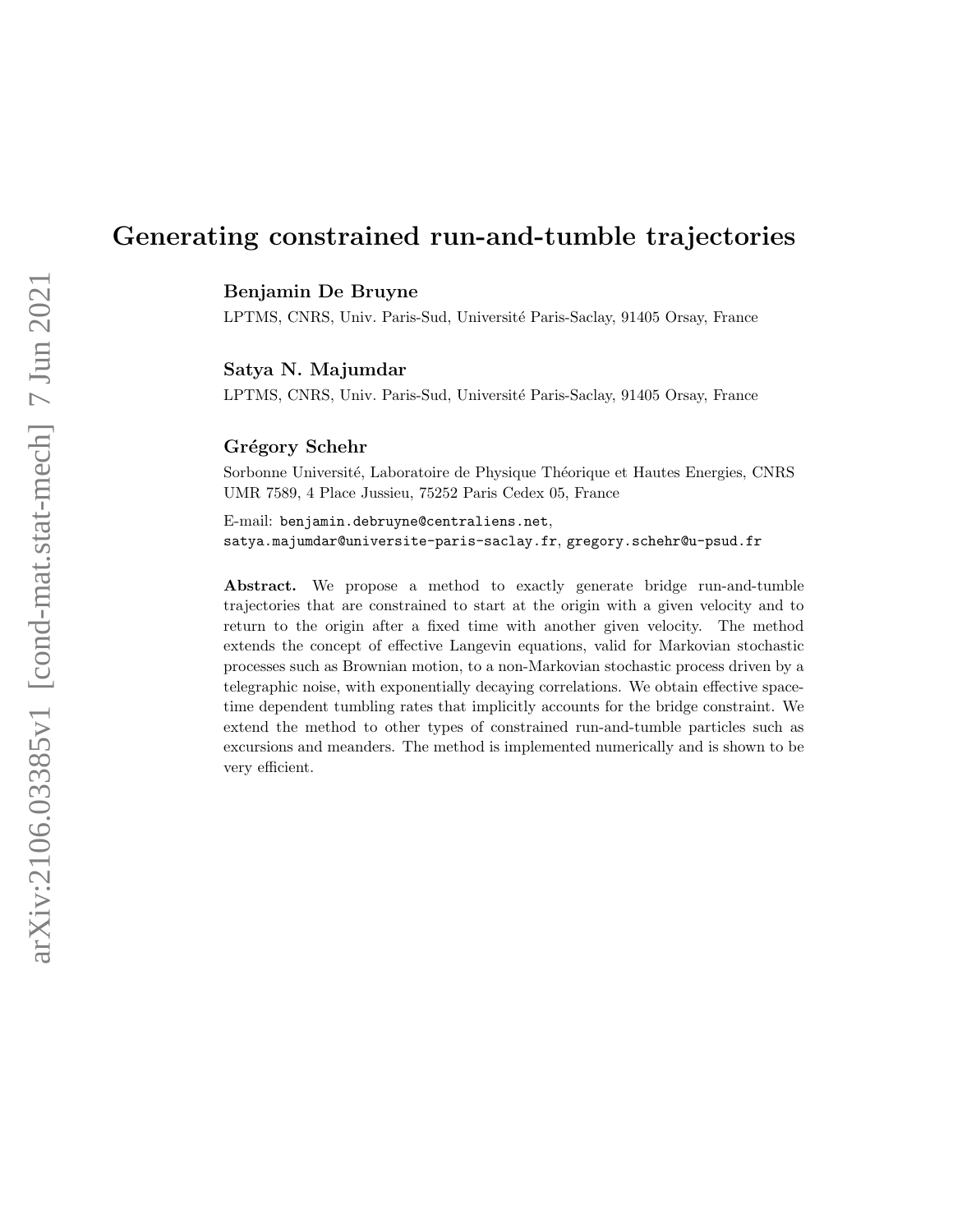## Contents

| 1 Introduction                                                                                                   | 3  |
|------------------------------------------------------------------------------------------------------------------|----|
| 2 Generating run-and-tumble bridges                                                                              | 6  |
| 3 Generalisation to other constrained run-and-tumble trajectories<br>3.1 Generating run-and-tumble excursions 11 | 11 |
| 4 Summary and outlook                                                                                            | 17 |
| Appendix A Useful results on the free run-and-tumble particle                                                    |    |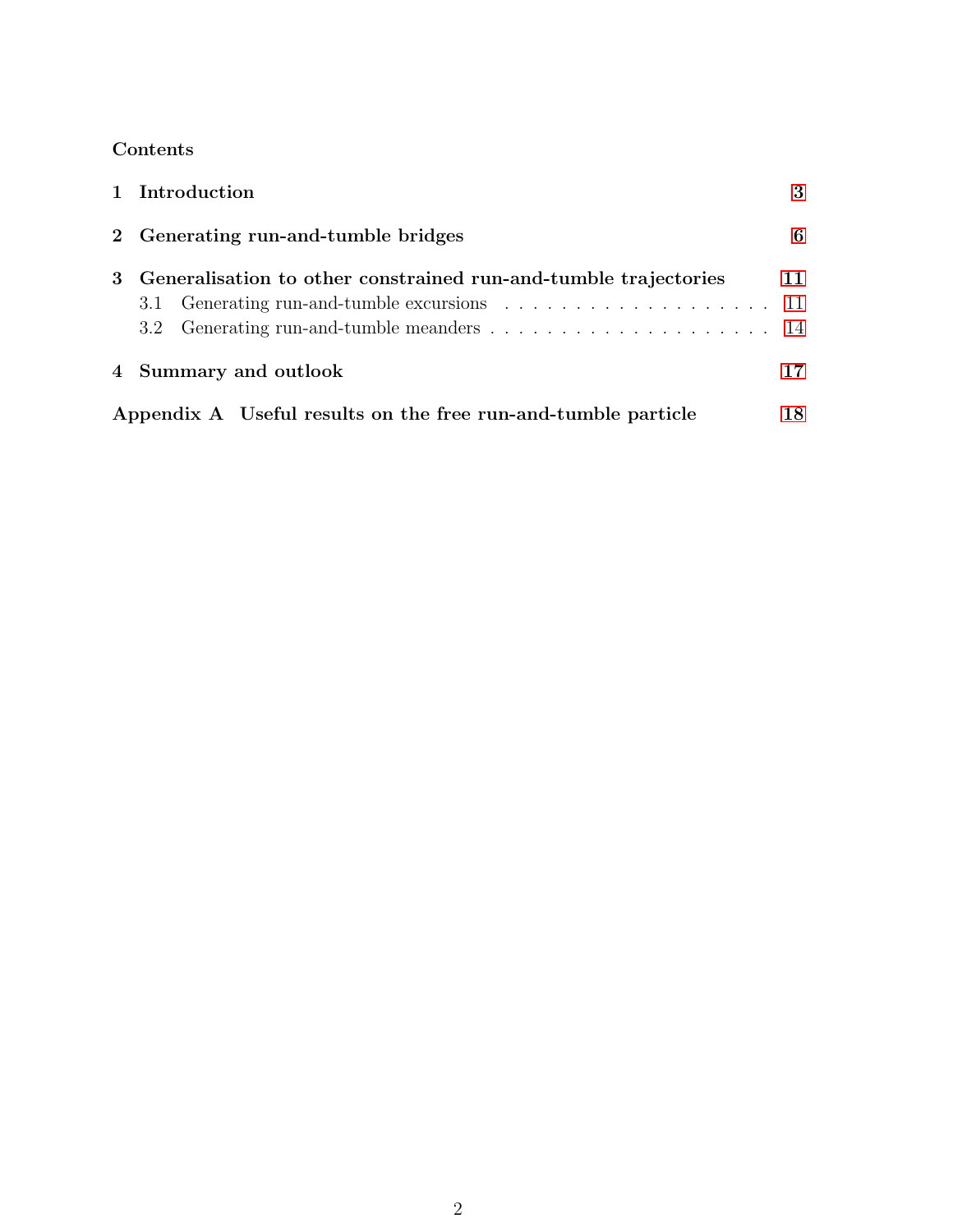## <span id="page-2-0"></span>1. Introduction

Brownian motion is the most popular stochastic process and has a tremendous number of applications in science. In one dimension, a free Brownian motion  $x(t)$  evolves according to the Langevin equation

<span id="page-2-1"></span>
$$
\dot{x}(t) = \sqrt{2 D} \eta(t) \,, \tag{1}
$$

where D is the diffusion coefficient and  $\eta(t)$  is an uncorrelated Gaussian white noise with zero mean and correlations  $\langle \eta(t)\eta(t') \rangle = \delta(t-t')$ . In many practical situations, it is necessary to simulate Brownian motion numerically. This can be easily done by discretising the Langevin equation [\(1\)](#page-2-1) over small time increments  $\Delta t$ :

$$
x(t + \Delta t) = x(t) + \sqrt{2 D} \eta(t) \Delta t, \qquad (2)
$$

and drawing at each time step a Gaussian random variable  $\sqrt{2 D} \eta(t) \Delta t$  with zero mean and variance  $2 D \Delta t$ . In many applications, such as in the study of foraging animals  $[1–5]$  $[1–5]$ , financial stock markets  $[6, 7]$  $[6, 7]$ , or in statistical testing  $[8, 9]$  $[8, 9]$ , one is only interested in particular trajectories that satisfy some condition. For instance, one can decide to study only bridge trajectories which, as their name suggests, are trajectories that start at the origin and return to the origin after a fixed time  $t_f$ . How to generate efficiently such bridge configurations for a Brownian motion? A naive algorithm would be to generate all possible trajectories of Brownian motion up to time  $t_f$ , starting at the origin, and retain only those that come back to the origin at time  $t_f$ . Such a naive method is obviously computationally wasteful. This is part of a more general question: how to efficiently sample atypical rare trajectories with a given statistical weight, which is typically very small [\[10–](#page-19-5)[16\]](#page-19-6)? In the context of Brownian motion, one can also ask how to generate other constrained Brownian motions, going beyond the bridge. Examples of such constrained Brownian motions include Brownian excursions, Brownian meanders, reflected Brownian motions, etc. [\[17–](#page-19-7)[21\]](#page-19-8). Fortunately, constrained Brownian motions have been extensively studied and there exist several methods to sample them [\[22–](#page-19-9)[25\]](#page-19-10). One of them, which is quite powerful and perhaps the easiest relies on writing an effective Langevin equation with an effective force term that implicitly accounts for the constraint [\[24,](#page-19-11) [25\]](#page-19-10). For the Brownian bridge  $x_B(t)$ , the effective Langevin equation reads [\[24,](#page-19-11) [25\]](#page-19-10)

<span id="page-2-2"></span>
$$
\dot{x}_B(t) = \sqrt{2 D} \eta(t) - \frac{x_B(t)}{t_f - t},\tag{3}
$$

where the subscript  $B$  refers to the bridge condition, and the additional term is an effective force term that implicitly accounts for the bridge constraint. The effective Langevin equation [\(3\)](#page-2-2) can be discretised over time to numerically generate Brownian bridge trajectories with the appropriate statistical weight. The concept of effective Langevin equation is quite robust and can be easily extended to other types of constrained Brownian motions such as excursions, meanders and non-intersecting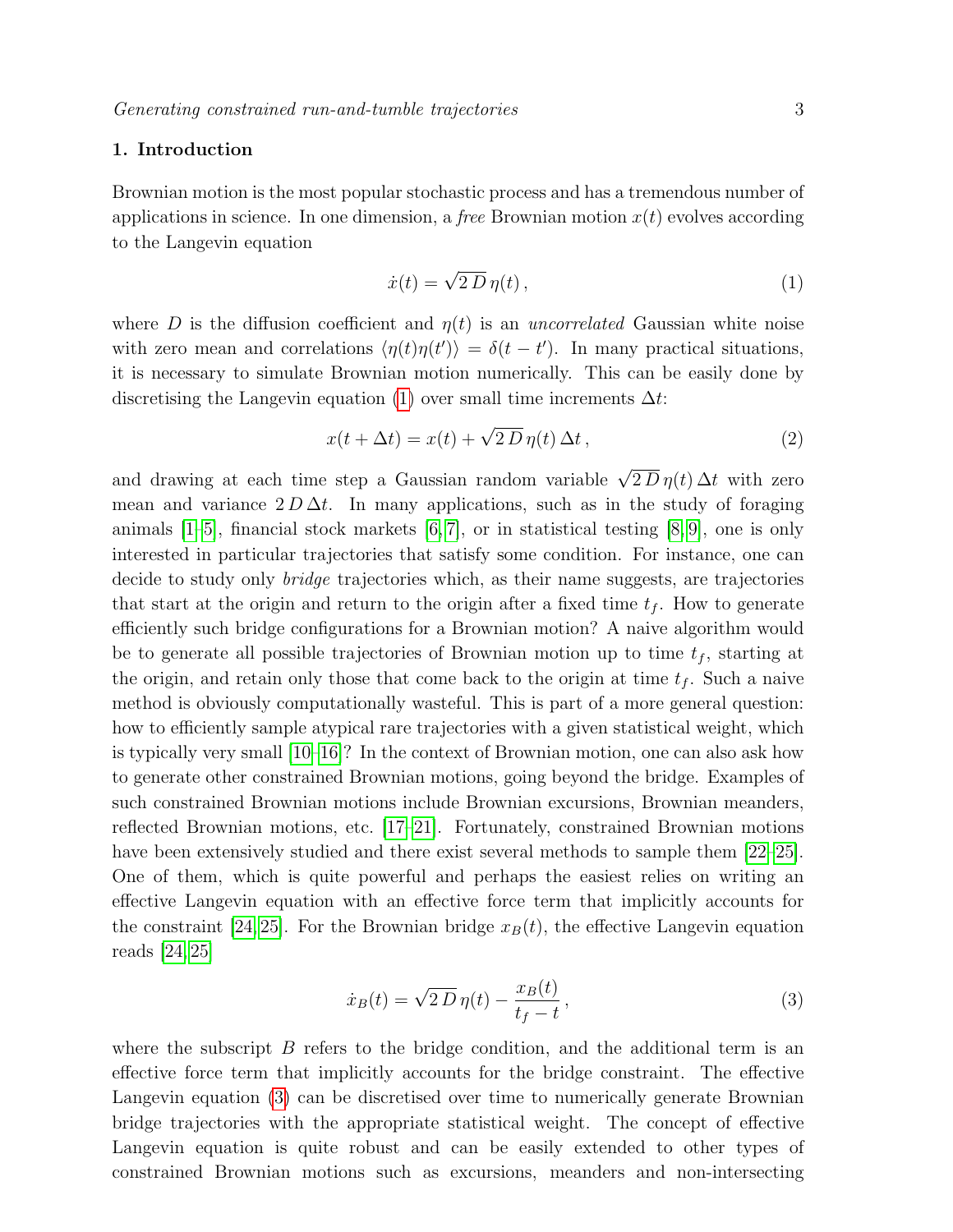Brownian motions [\[24–](#page-19-11)[28\]](#page-19-12). In addition, the concept was recently extended to the case of discrete-time random walks with arbitrary jump distributions, including fat-tailed distributions, and was also shown to be quite a versatile method [\[29\]](#page-19-13).

While for Markov processes, such as the Brownian motion, the effects of constraints (e.g., bridges, excursions, meanders, etc) can be included in an effective Langevin equation (alternatively in effective transition probabilities for discrete-time processes), a similar effective Langevin approach is still lacking for non-Markovian processes which are however abundant in nature [\[30\]](#page-19-14). For such processes, there are thus two levels of complexity: (i) the non-Markovian nature of the dynamics indicating temporal correlations in the history of the process and (ii) the effects of the additional geometrical constraints such as the bridge constraint. This two-fold complexity renders the derivation of an effective Langevin equation rather challenging for non-Markovian processes. The goal of this paper is to study an example of a non-Markovian process for which we show that the effective Langevin equation, ensuring the geometric constraints, can be derived exactly.

Our example of a non-Markovian stochastic process is the celebrated run-andtumble dynamics of a particle in one dimension, also known as the persistent random walk [\[31](#page-19-15)[–33\]](#page-19-16), which is of much current interest in the context of active matter [\[34–](#page-19-17)[36\]](#page-19-18). The run-and-tumble particle (RTP) is a simple model that describes self-propelled particles such as the E. coli bacteria [\[34\]](#page-19-17), that are able to move autonomously rendering them inherently different from the standard passive Brownian motion. Active noninteracting particles, including the run-and-tumble model, have been studied extensively in the recent past, both experimentally and theoretically [\[34–](#page-19-17)[38\]](#page-19-19). Even for such noninteracting systems, a plethora of interesting phenomena have been observed, arising purely from the "active nature" of the driving noise. Such phenomena include, e.g., non-trivial density profiles [\[39–](#page-19-20)[46\]](#page-19-21), dynamical phase transitions [\[47–](#page-19-22)[49\]](#page-20-0), anomalous transport properties [\[48,](#page-19-23) [50](#page-20-1)[–52\]](#page-20-2), or interesting first-passage and extremal statistics [\[53–](#page-20-3)[71\]](#page-20-4).

In its simplest form, a free one-dimensional RTP moves (runs) with a fixed velocity  $v_0$  in the positive direction during a random time  $\Delta t$  drawn from an exponential distribution  $p(\Delta t) = \gamma e^{-\gamma \Delta t}$  after which it changes direction (tumbles) and goes in the negative direction during another random time. The process continues and the particle performs this run-and-tumble motion indefinitely. The position of the particle  $x(t)$  evolves according to the Langevin equation

<span id="page-3-0"></span>
$$
\dot{x}(t) = v_0 \,\sigma(t) \,, \tag{4}
$$

where  $\sigma(t)$  is a telegraphic noise that switches between the values 1 and  $-1$  with a constant rate  $\gamma$  (see figure [1\)](#page-4-0). During an infinitesimal time interval dt, the particle changes direction with probability  $\gamma dt$  or remains in the same direction with the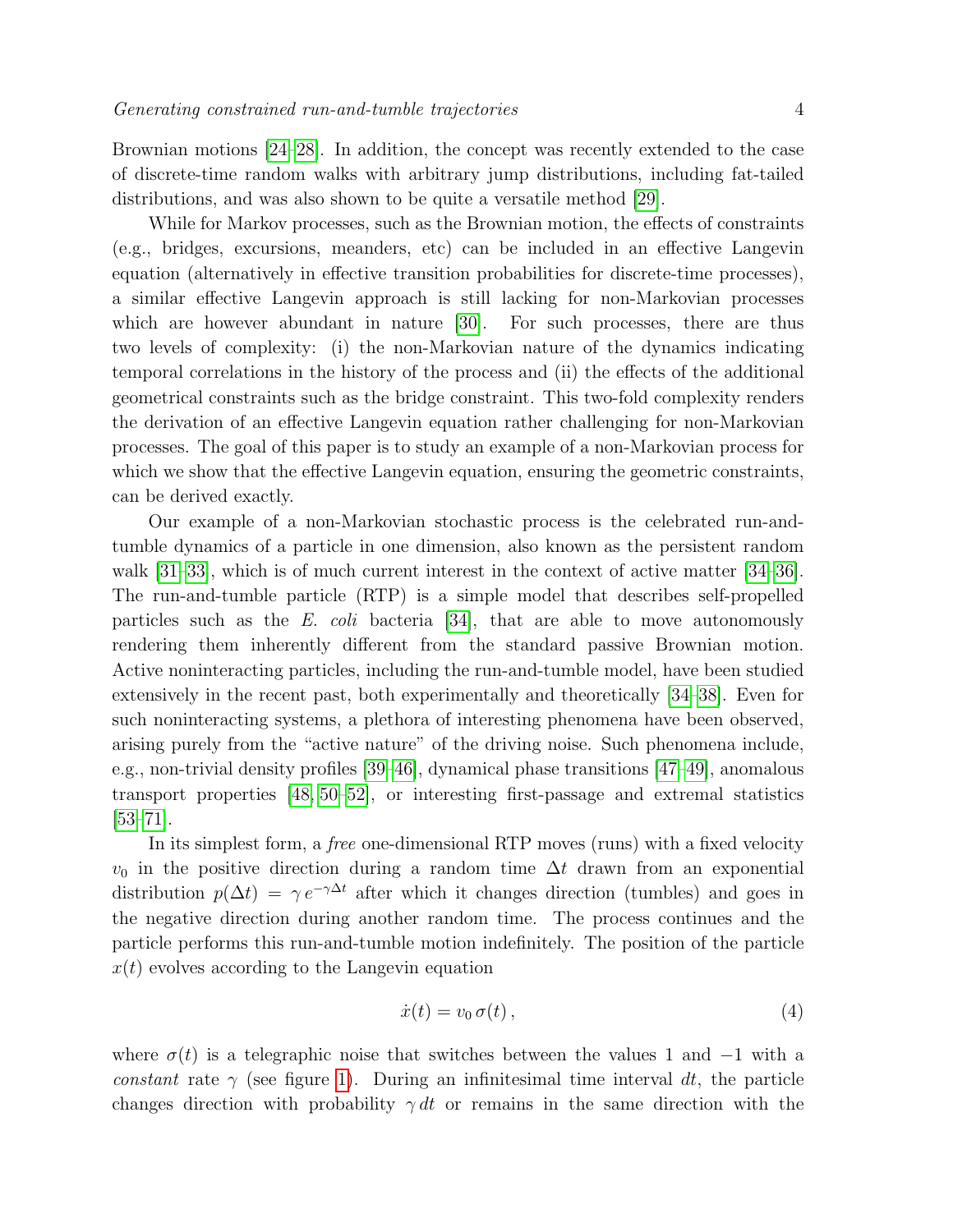<span id="page-4-0"></span>

Figure 1: Telegraphic noise  $\sigma(t)$  driving the sign of the velocity of the RTP. The signal switches with a constant rate  $\gamma$ . The time between two consecutive switches  $\Delta t$  is drawn independently from an exponential distribution  $p(\Delta t) = \gamma e^{-\gamma \Delta t}$ . The sequence of tumbling times  $t_1, \ldots, t_n$ follow a Poisson process of constant rate  $\gamma$ .

complementary probability  $1 - \gamma dt$ :

$$
\sigma(t+dt) = \begin{cases}\n\sigma(t) & \text{with prob. } = 1 - \gamma dt, \\
-\sigma(t) & \text{with prob. } = \gamma dt.\n\end{cases}
$$
\n(5)

Consequently, the time between two consecutive tumbles  $\Delta t$  is drawn independently from an exponential distribution  $p(\Delta t) = \gamma e^{-\gamma \Delta t}$  and the sequence of tumbling times follow a Poisson process with constant rate  $\gamma$  (see figure [1\)](#page-4-0). To generate a trajectory  $x(t)$  of a free RTP starting from the origin with a given initial velocity

<span id="page-4-4"></span>
$$
x(0) = 0, \quad \dot{x}(0) = \sigma_0 v_0, \tag{6}
$$

where  $\sigma_0 = \pm 1$ , one simply generates a sequence of tumbling times  $t_1, \ldots, t_n$  that follow a homogeneous Poisson process of constant rate  $\gamma$ :

<span id="page-4-2"></span><span id="page-4-1"></span>
$$
t_{m+1} = t_m + \Delta t_m, \qquad (7)
$$

where  $\Delta t_m$  are independently drawn from an exponential distribution  $p(\Delta t) = \gamma e^{-\gamma \Delta t}$ . Then, the trajectory  $x(t)$  of the particle is simply obtained by integrating the equation of motion [\(4\)](#page-3-0) which yields the piecewise linear function:

$$
x(t) = \sigma_0 v_0 \left(-1\right)^n (t - t_n) + \sum_{m=0}^{n-1} \sigma_0 v_0 \left(-1\right)^m (t_{m+1} - t_m), \qquad (8)
$$

where *n* is such that  $t_n$  is the latest tumbling time before *t*, i.e. such that  $t_n < t < t_{n+1}$ . The sum in  $(8)$  accounts for all complete runs that happened before t and the first term corresponds to the last run that is not yet completed at time  $t$ . This sampling method works well to generate free run-and-tumble trajectories. However, as in the case of Brownian motion, some applications require to only sample specific trajectories, such as bridge trajectories where, in addition to satisfy the initial condition [\(6\)](#page-4-2), the particle must also return to the origin after a fixed time  $t_f$  with a given velocity  $\sigma_f v_0$ :

<span id="page-4-3"></span>
$$
x(t_f) = 0, \quad \dot{x}(t_f) = \sigma_f v_0, \tag{9}
$$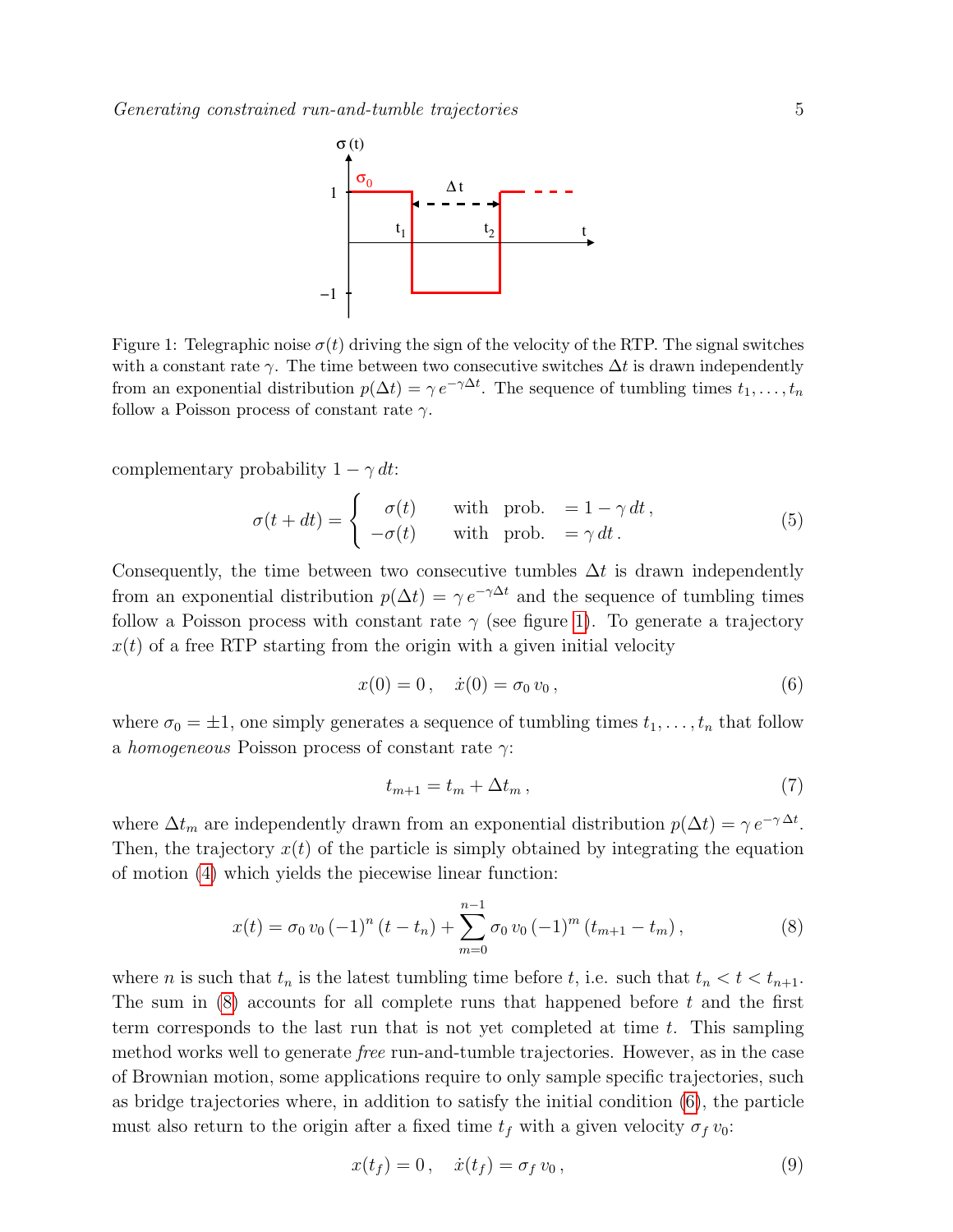where  $\sigma_f = \pm 1$ . Note that the final position need not necessarily be the origin but any fixed point in space – here for simplicity we only consider the case where the final position coincides with the origin. One possible application of run-and-tumble bridge trajectories is in the context of animal foraging, where animals typically return to their nest after a fixed time, and one could study the persistence and memory effects in their trajectories [\[1–](#page-18-0)[5\]](#page-19-0). Unfortunately, as in the case of Brownian motion, obtaining realisations of bridge trajectories using the free sampling method would be computationally wasteful. As argued in the introduction, one needs an efficient algorithm to generate run-and-tumble bridge trajectories, in a similar spirit as the effective Langevin equation [\(3\)](#page-2-2) for Brownian motion. In this paper, we derive an exact effective Langevin equation for RTPs to generate bridge trajectories efficiently. We show that the effective process, that automatically takes care of the bridge constraints [\(6\)](#page-4-2) and [\(9\)](#page-4-3) can be written as

<span id="page-5-1"></span>
$$
\dot{x}(t) = v_0 \sigma^*(x, \dot{x}, t \mid \sigma_0, t_f, \sigma_f), \qquad (10)
$$

where  $\sigma^*(x, \dot{x}, t | \sigma_0, t_f, \sigma_f)$  is now an effective telegraphic noise that switches between the values 1 and  $-1$  with a space-time dependent rate  $\gamma^*(x, \dot{x}, t | \sigma_0, t_f, \sigma_f)$ , which we compute exactly [\(18\)](#page-8-0). Finally, we show how to extend the method to other types of constrained RTP trajectories, such as the excursion (a bridge RTP that is additionally constrained to remain above the origin) and the meander (where the RTP is constrained not to cross the origin and with a free end point). We illustrate our method by numerical simulations (the code is available as a Python notebook in [\[72\]](#page-20-5)).

The rest of the paper is organised as follows. In section [2,](#page-5-0) we present the derivation of the effective Langevin equation for the bridge RTP and derive the effective tumbling rate that accounts for the bridge constraint. In section [3,](#page-10-0) we generalise the effective Langevin equation to the case of other constrained run-and-tumble trajectories such as the excursion and the meander and derive their effective tumbling rates. Finally, in section [4,](#page-16-0) we conclude and provide perspectives for further research. Some useful results on the run-and-tumble process are recalled in [Appendix A.](#page-17-0)

## <span id="page-5-0"></span>2. Generating run-and-tumble bridges

The derivation of the effective Langevin equation for the bridge RTP follows similar ideas to the ones developed for continuous and discrete time Markov processes [\[25,](#page-19-10) [29\]](#page-19-13). The key point is that the free run-and-tumble process, though non-Markovian in the xcoordinate, becomes Markovian in the phase space  $(x, \dot{x})$ . Therefore, a bridge trajectory satisfying the initial and final conditions [\(6\)](#page-4-2)-[\(9\)](#page-4-3) can be decomposed into two independent paths over the time intervals  $[0, t]$  and  $[t, t_f]$  (see figure [2\)](#page-6-0). As a result, the bridge probability distribution  $P_B(x, t, \sigma | \sigma_0, t_f, \sigma_f)$  to find the particle at x with a velocity  $\dot{x} = \sigma v_0$  at time t given that it satisfies the bridge conditions [\(6\)](#page-4-2)-[\(9\)](#page-4-3) can be decomposed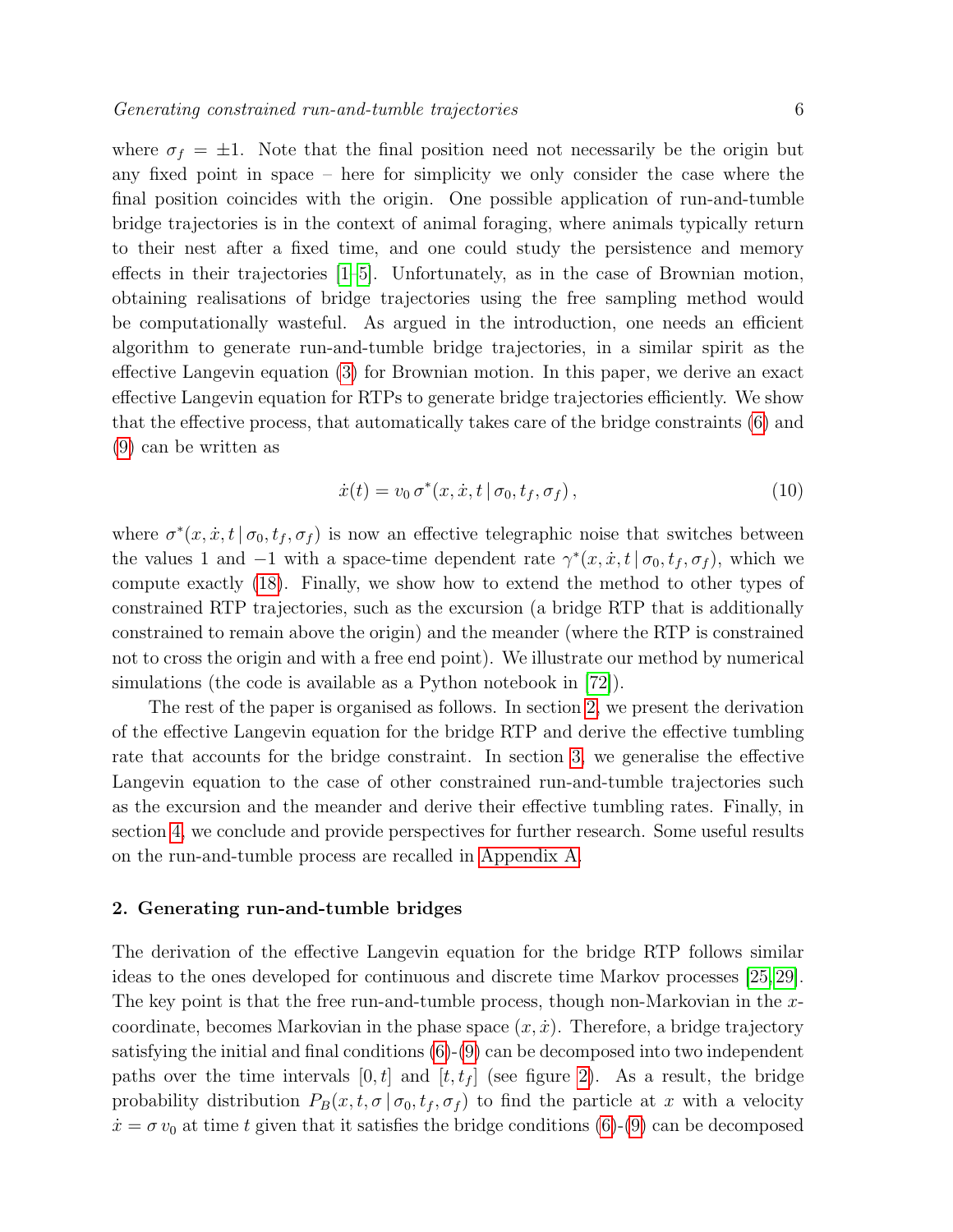<span id="page-6-0"></span>

Figure 2: A sketch of a run-and-tumble bridge trajectory that starts at the origin with a positive velocity  $\dot{x} = +v_0$  and returns to the origin at a fixed time  $t_f$  with a negative velocity  $\dot{x} = -v_0$ . Due to the Markov property in the extended phase space  $(x, \dot{x})$ , the bridge trajectory can be decomposed into two independent parts: a left part over the time interval  $[0, t]$ , where the particle freely moves from the point  $(0, +v_0)$  to the point  $(x, -v_0)$  at time t and a right part over the time interval  $[t, t_f]$ , where it moves from the point  $(x, -v_0)$  at time t to the point  $(0, -v_0)$  at time  $t_f$ . The combination of the finite velocity of the particle and the bridge condition induces a double sided light cone in which the particle must remain (shaded red region).

as a simple product

<span id="page-6-1"></span>
$$
P_B(x, t, \sigma \mid \sigma_0, t_f, \sigma_f) = \frac{P(x, t, \sigma \mid \sigma_0) Q(x, t_f - t, \sigma \mid \sigma_f)}{P(x = 0, t_f, \sigma_f \mid \sigma_0)},
$$
\n(11)

where the subscript B refers to "bridge". The first term  $P(x, t, \sigma | \sigma_0)$  in [\(11\)](#page-6-1) accounts for the first path over  $[0, t]$  and is the probability density of the free particle to be located at position x at time t with velocity  $\dot{x} = \sigma v_0$  given that it started at the origin with velocity  $\dot{x} = \sigma_0 v_0$ . This is usually referred to as the forward propagator. The second term  $Q(x, t, \sigma | \sigma_f)$  is the probability density of the free particle to reach the origin at time t with velocity  $\dot{x} = \sigma_f v_0$  given that it started at x with velocity  $\dot{x} = \sigma v_0$ . We will refer to it as the backward propagator. The denominator in [\(11\)](#page-6-1) is a normalisation factor that accounts for all the bridge trajectories such that  $\int_{-\infty}^{\infty} dx \sum_{\sigma=\pm} P_B(x, t, \sigma | \sigma_0, t_f, \sigma_f) = 1.$ 

Using Markov properties, one can see that the free forward propagator  $P(x, t, \sigma | \sigma_0)$ and backward propagator  $Q(x, t, \sigma | \sigma_f)$  evolve according to Fokker-Plank equations. For conciseness, we will drop the conditional dependence in the differential equations below and use the shorthand notation  $P(x, t, \sigma) \equiv P(x, t, \sigma | \sigma_0)$ ,  $Q(x, t, \sigma) \equiv Q(x, t, \sigma | \sigma_t)$ . To obtain the Fokker-Plank equations for the forward propagator, let us consider an infinitesimal time interval  $[t-dt, t]$  and suppose that the particle is located at x at time t with velocity  $\dot{x} = \sigma v_0$ . In the time interval  $[t - dt, t]$ , we see from the telegraphic equation [\(5\)](#page-4-4) that the particle either traveled with velocity  $\dot{x} = \sigma v_0$  from  $x - \sigma v_0 dt$  to x or tumbled with velocity  $\dot{x} = -\sigma v_0$  and remained at x. The first event happens with probability  $1 - \gamma dt$  and the second event happens with the complementary probability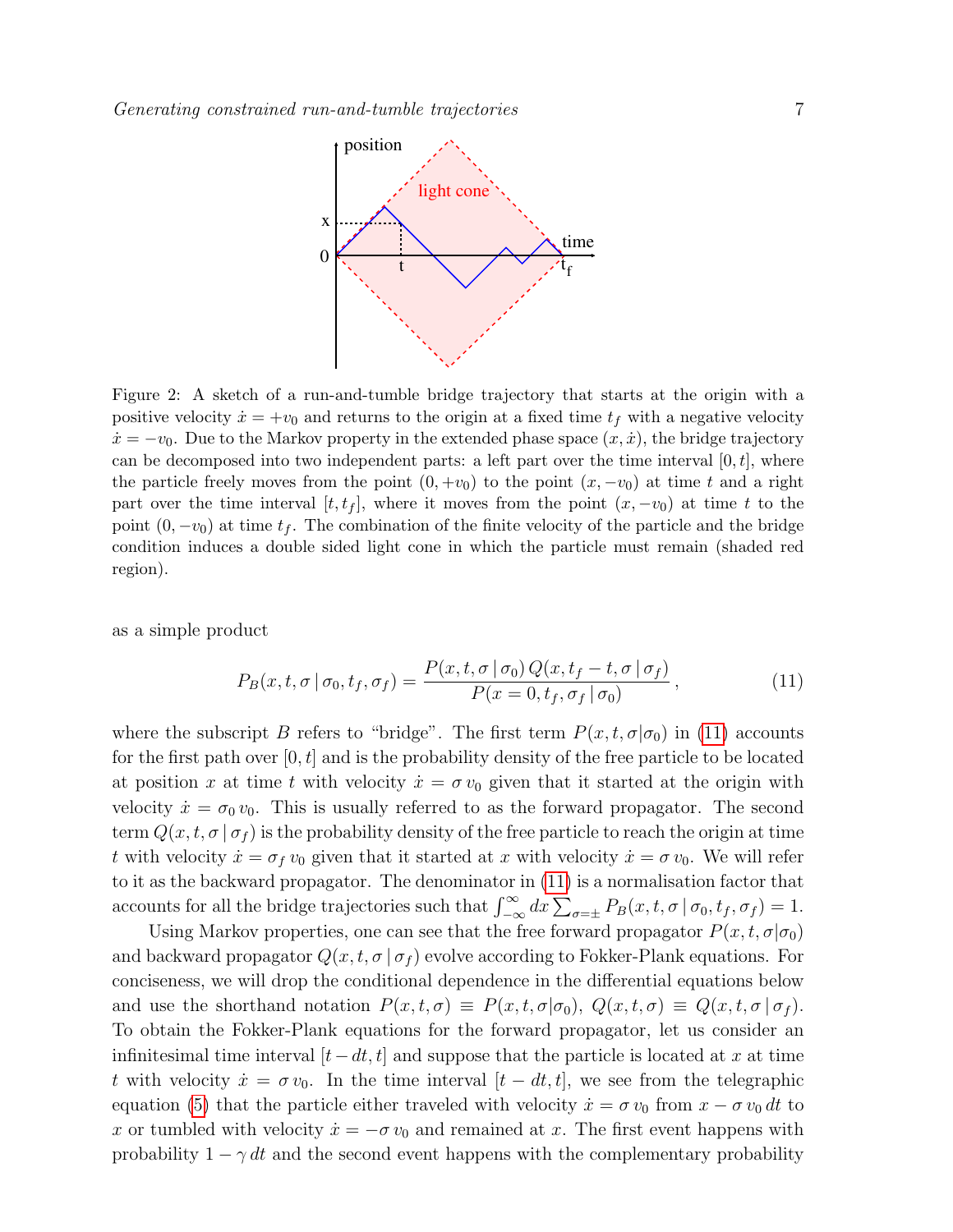$\gamma dt$ . We can now write the following equation for the forward propagator

$$
P(x,t,\sigma) = (1 - \gamma dt) P(x - \sigma v_0 dt, t - dt, \sigma) + \gamma dt P(x, t - dt, -\sigma). \tag{12}
$$

Expanding [\(12\)](#page-7-0) to first order in dt and writing separate equations for  $\sigma = +1$  and  $\sigma = -1$ , we find that  $P(x, t, \sigma)$  satisfies a set of two coupled equations, called the forward Fokker-Plank equations:

<span id="page-7-0"></span>
$$
\partial_t P(x, t, +) = -v_0 \, \partial_x P(x, t, +) - \gamma \, P(x, t, +) + \gamma \, P(x, t, -), \tag{13a}
$$

<span id="page-7-1"></span>
$$
\partial_t P(x, t, -) = +v_0 \, \partial_x P(x, t, -) - \gamma \, P(x, t, -) + \gamma \, P(x, t, +). \tag{13b}
$$

The forward propagator  $P(x, t, \sigma | \sigma_0)$  of the free particle can be obtained analytically by solving the differential equations [\(13\)](#page-7-1) on the real line along with the initial condition  $P(x,t=0,\sigma|\sigma_0) = \delta_{\sigma,\sigma_0} \delta(x)$ . To obtain the Fokker-Plank equations for the backward propagator, we instead consider an infinitesimal time interval  $[0, dt]$  and suppose that the particle is initially located at x at time  $t = 0$  with velocity  $\dot{x} = \sigma v_0$ . In the time interval [0, dt], the particle either traveled with velocity  $\dot{x} = \sigma v_0$  to  $x + \sigma v_0 dt$  or tumbled to a velocity  $\dot{x} = -\sigma v_0$  and remained at x. After either of these two events, the particle must reach the origin in a time  $t - dt$ . Therefore, we can write the following equation for the backward propagator

$$
Q(x,t,\sigma) = (1 - \gamma dt) Q(x + \sigma v_0 dt, t - dt, \sigma) + \gamma dt Q(x, t - dt, -\sigma), \qquad (14)
$$

which, after expanding to first order in  $dt$ , gives the *backward* Fokker-Plank equations:

<span id="page-7-4"></span><span id="page-7-2"></span>
$$
-\partial_t Q(x, t, +) = +v_0 \partial_x Q(x, t, +) - \gamma Q(x, t, +) + \gamma Q(x, t, -), \qquad (15a)
$$

$$
-\partial_t Q(x, t, -) = -v_0 \, \partial_x Q(x, t, -) - \gamma \, Q(x, t, -) + \gamma \, Q(x, t, +) \,. \tag{15b}
$$

The backward propagator  $Q(x, t, \sigma | \sigma_f)$  of the free particle can be obtained analytically by solving the differential equations [\(15\)](#page-7-2) on the real line along with the initial condition  $Q(x,t = 0, \sigma | \sigma_f) = \delta_{\sigma,\sigma_f} \delta(x)$ . The derivation can be found in e.g. [\[70\]](#page-20-6) and the results are recalled in [Appendix A.](#page-17-0) It is now easy to show that the bridge propagator  $P_B(x, t, \sigma | \sigma_0, t_f, \sigma_f)$  defined in [\(11\)](#page-6-1) in terms of P and Q satisfies a similar set of Fokker-Plank equations. Omitting the conditional dependence for conciseness, we find that the bridge propagator satisfies the effective Fokker-Plank equations

$$
\partial_t P_B(x, t, +) = -v_0 \partial_x P_B(x, t, +) - \gamma_B^*(x, +, t) P_B(x, t, +) + \gamma_B^*(x, -, t) P_B(x, t, -),
$$
\n(16a)

$$
\partial_t P_B(x, t, -) = +v_0 \partial_x P_B(x, t, -) - \gamma_B^*(x, -, t) P_B(x, t, -) + \gamma_B^*(x, +, t) P_B(x, t, +),
$$
\n(16b)

where the transition rates are now space-time dependent:

<span id="page-7-3"></span>
$$
\gamma_B^*(x, \dot{x} = +v_0, t \mid \sigma_0, t_f, \sigma_f) = \gamma \frac{Q(x, \tau, - \mid \sigma_f)}{Q(x, \tau, + \mid \sigma_f)},
$$
\n(17a)

<span id="page-7-5"></span>
$$
\gamma_B^*(x, \dot{x} = -v_0, t \mid \sigma_0, t_f, \sigma_f) = \gamma \frac{Q(x, \tau, + \mid \sigma_f)}{Q(x, \tau, - \mid \sigma_f)},
$$
\n(17b)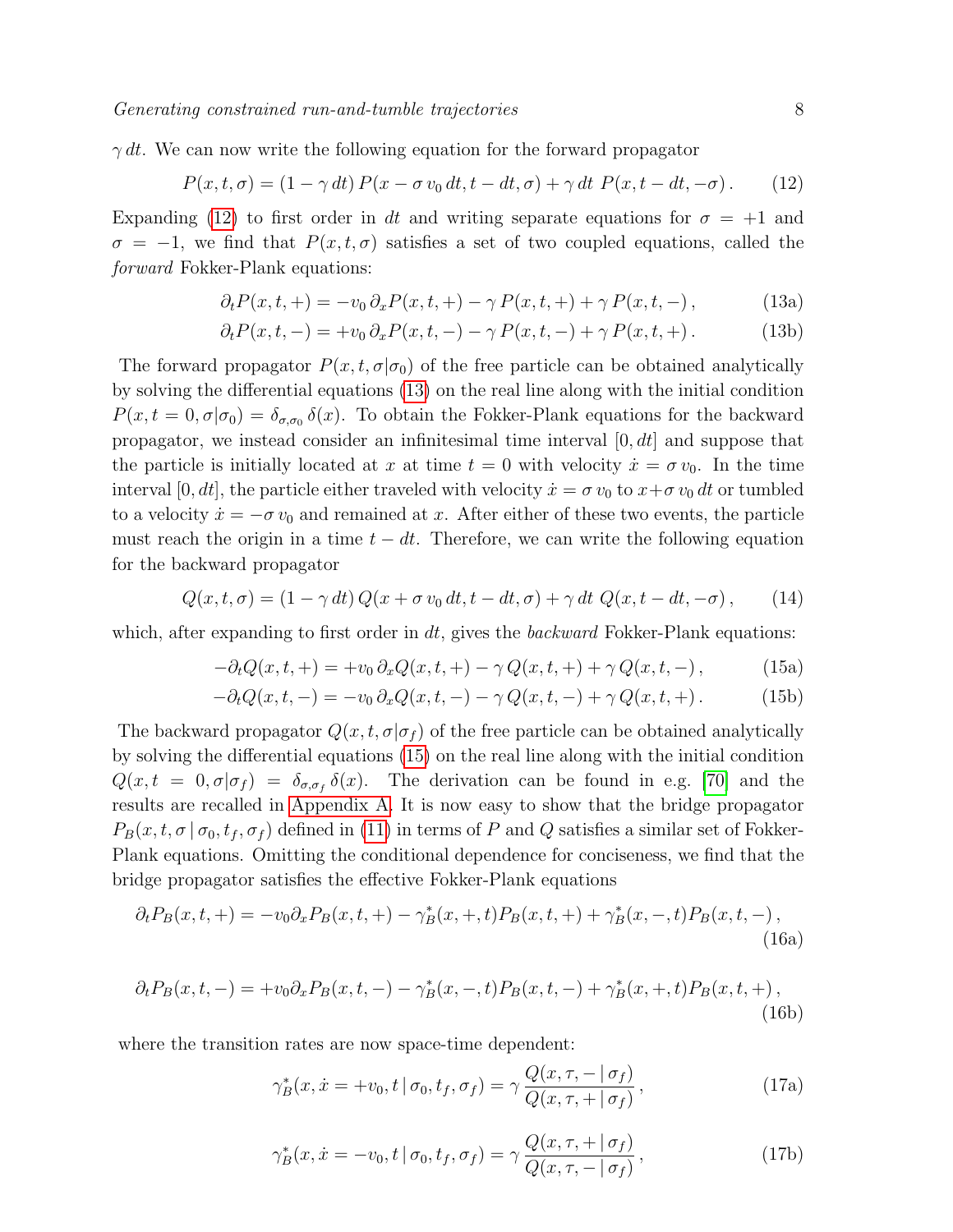where  $\tau = t_f - t$  and Q is the free backward propagator satisfying the backward Fokker-Plank equations [\(15\)](#page-7-2). One can easily check that the effective equations [\(16\)](#page-7-3) conserve the probability current such that the bridge propagator is indeed normalised to unity  $\int_{-\infty}^{\infty} dx \sum_{\sigma=\pm} P_B(x, t, \sigma | \sigma_0, t_f, \sigma_f) = 1.$  Physically, the effective tumbling rate is the free tumbling rate that is modified in such a way that tumbling events that bring the particle closer to the origin are more likely to happen. Using the expression of the free backward propagator (recalled in [Appendix A\)](#page-17-0), we find the exact expressions of the transition rates. For example, when  $\sigma_0 = +1$  and  $\sigma_f = -1$ , we get

$$
\gamma_B^*(x, \dot{x} = +v_0, t \mid +, t_f, -) = 2 \gamma \delta[f(\tau, x)] + \gamma \sqrt{\frac{g(\tau, x)}{f(\tau, x)}} \frac{I_1[h(\tau, x)]}{I_0[h(\tau, x)]},
$$
(18a)

$$
\gamma_B^*(x, \dot{x} = -v_0, t \mid +, t_f, -) = \gamma \frac{1}{2 \delta[f(\tau, x)] + \sqrt{\frac{g(\tau, x)}{f(\tau, x)}} \frac{I_1[h(\tau, x)]}{I_0[h(\tau, x)]}},
$$
\n(18b)

where  $\tau = t_f - t$ . In the expressions [\(18\)](#page-8-0),  $I_0(z)$  and  $I_1(z)$  denote the modified Bessel functions while the functions  $f, g$ , and h are defined as

$$
f(t,x) = \gamma t - \frac{\gamma x}{v_0}, \quad g(t,x) = \gamma t + \frac{\gamma x}{v_0}, \quad h(t,x) = \sqrt{f(t,x)g(t,x)}.
$$
 (19)

The Dirac delta terms in the effective rates [\(18\)](#page-8-0) enforce the particle to remain in the double sided light cone defined as (see figure [2\)](#page-6-0)

<span id="page-8-2"></span><span id="page-8-1"></span><span id="page-8-0"></span>
$$
\begin{cases} |x| \le v_0 t, & \text{when } 0 \le t \le \frac{t_f}{2}, \\ |x| \le v_0 (t_f - t), & \text{when } \frac{t_f}{2} \le t \le t_f, \end{cases}
$$
 (20)

which is a natural boundary induced by the combination of the finite velocity of the particle along with the bridge constraint. In practice, when performing numerical simulations, these Dirac delta terms can be safely removed from the effective tumbling rates and can be replaced by hard constraints such that the particle must remain in the double sided light cone [\(20\)](#page-8-1).

By comparing the effective Fokker-Plank equations for the bridge propagator [\(16\)](#page-7-3) with the ones for the free propagator [\(13\)](#page-7-1), one can see that the bridge constraint is encoded in the space-time dependency of the tumbling rates and lead to the effective Langevin equation [\(10\)](#page-5-1) with a space-time dependent telegraphic noise presented in the introduction. RTPs with space and time dependent tumbling rates are relatively easy to simulate and there have been quite a few recent studies on them [\[45,](#page-19-24) [48,](#page-19-23) [50,](#page-20-1) [63\]](#page-20-7). Unlike these models where the space and time dependency of the tumbling rates are "put in by hand", here we see from first principle how geometric constraints, such as the bridge condition, naturally generates space-time dependent tumbling rates. To generate trajectories of RTPs with space-time dependent tumbling rates, one proceeds as follows. Instead of generating a sequence of tumbling times that follow a homogeneous Poisson process with constant rate  $\gamma$ , as presented in the introduction, one needs to generate a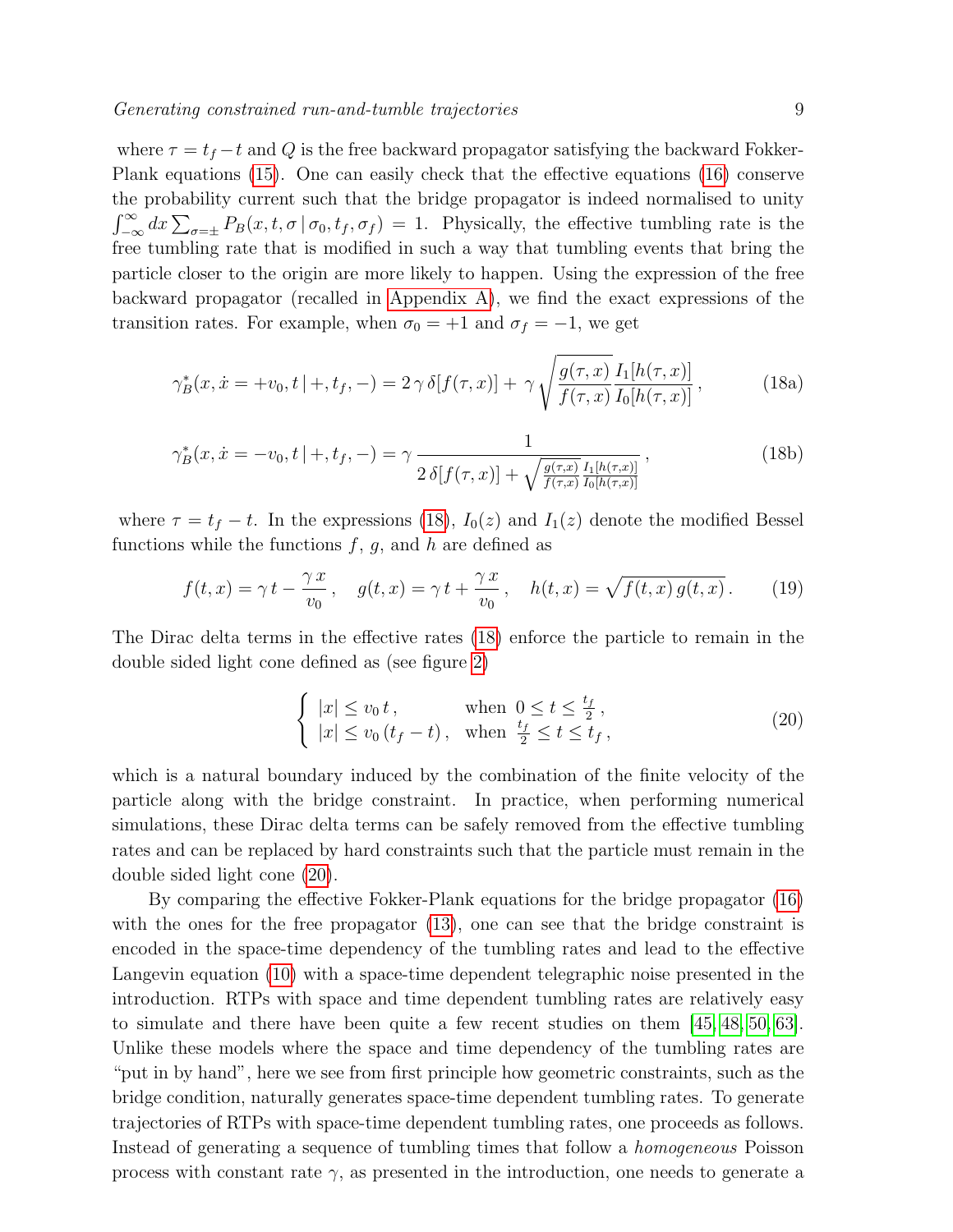sequence of times that follow a non homogeneous Poisson process with a variable rate. There exist several methods to generate non homogeneous Poisson processes (see [\[73\]](#page-20-8) for a review). A quick and simple method is to discretise the effective equation [\(10\)](#page-5-1) over small time increments  $\Delta t$  which, omitting the conditional dependence, writes

<span id="page-9-0"></span>
$$
x_B(t + \Delta t) = x_B(t) + v_0 \, \Delta t \, \sigma_B^*(x_B, \dot{x}_B, v_0, t) \,, \tag{21}
$$

and to evolve the telegraphic signal according to

$$
\sigma_B^*(x_B, \dot{x}_B, v_0, t + \Delta t) = \begin{cases}\n\sigma_B^*(x_B, \dot{x}_B, v_0, t) & \text{with prob. } = 1 - \gamma_B^*(x_B, \dot{x}_B, t) \Delta t, \\
-\sigma_B^*(x_B, \dot{x}_B, v_0, t) & \text{with prob. } = \gamma_B^*(x_B, \dot{x}_B, t) \Delta t.\n\end{cases}
$$
\n(22)

This method is very simple to implement but nevertheless requires to choose the time increments  $\Delta t$  sufficiently small such that the switching probabilities in [\(22\)](#page-9-0) do not exceed unity, which can be an issue if one is interested in regimes close to the light cone structure where the effective rates become large and might require more advanced sampling techniques [\[73\]](#page-20-8). Nevertheless, this method effectively generates run-andtumble bridge trajectories and works well in practice (see left panel in figure [3\)](#page-10-2). In the right panel in figure [3,](#page-10-2) we computed numerically the probability distribution of the position at some intermediate time  $t = t_f/2$ , by generating bridge trajectories from the effective tumbling rates [\(18\)](#page-8-0) and compared it to the theoretical position distribution for the bridge propagator which can be easily computed by substituting the free forward and backward propagators (recalled in the [Appendix A\)](#page-17-0) in the expression of the bridge propagator in [\(11\)](#page-6-1):

$$
P_B(x,t,-|+,t_f,-) = \frac{\gamma}{2 v_0} \frac{I_0[h(t,x)]}{I_0[\gamma t_f]} \left( 2 \delta[f(\tau,x)] + \sqrt{\frac{g(\tau,x)}{f(\tau,x)}} I_1[h(\tau,x)] \right), \quad (23a)
$$

$$
P_B(x, t, + |+, t_f, -) = P_B(x, \tau, - |+, t_f, -), \qquad (23b)
$$

where  $\tau = t_f - t$ . In the expressions [\(23\)](#page-9-1),  $I_0(z)$  and  $I_1(z)$  denote the modified Bessel functions. As can be seen in figure [3,](#page-10-2) the agreement is excellent. Note that in the diffusive limit when

<span id="page-9-2"></span><span id="page-9-1"></span>
$$
v_0 \to \infty
$$
,  $\gamma \to \infty$ , with  $D \equiv \frac{v_0^2}{2\gamma}$  fixed, (24)

where  $D$  is the effective diffusion coefficient, the effective tumbling rates [\(18\)](#page-8-0) both become the same constant  $\gamma$  which is independent of x and t. The signature of the bridge constraint can be found in the second order term of this limit which gives

$$
\gamma_B^*(x, \dot{x} = +v_0, t \mid +, t_f, -) \sim \gamma + \frac{x}{\tau \sqrt{2D}} \gamma^{\frac{1}{2}} + O(\gamma^{-1}), \tag{25a}
$$

$$
\gamma_B^*(x, \dot{x} = -v_0, t \mid +, t_f, -) \sim \gamma - \frac{x}{\tau \sqrt{2D}} \gamma^{\frac{1}{2}} + O(\gamma^{-1}). \tag{25b}
$$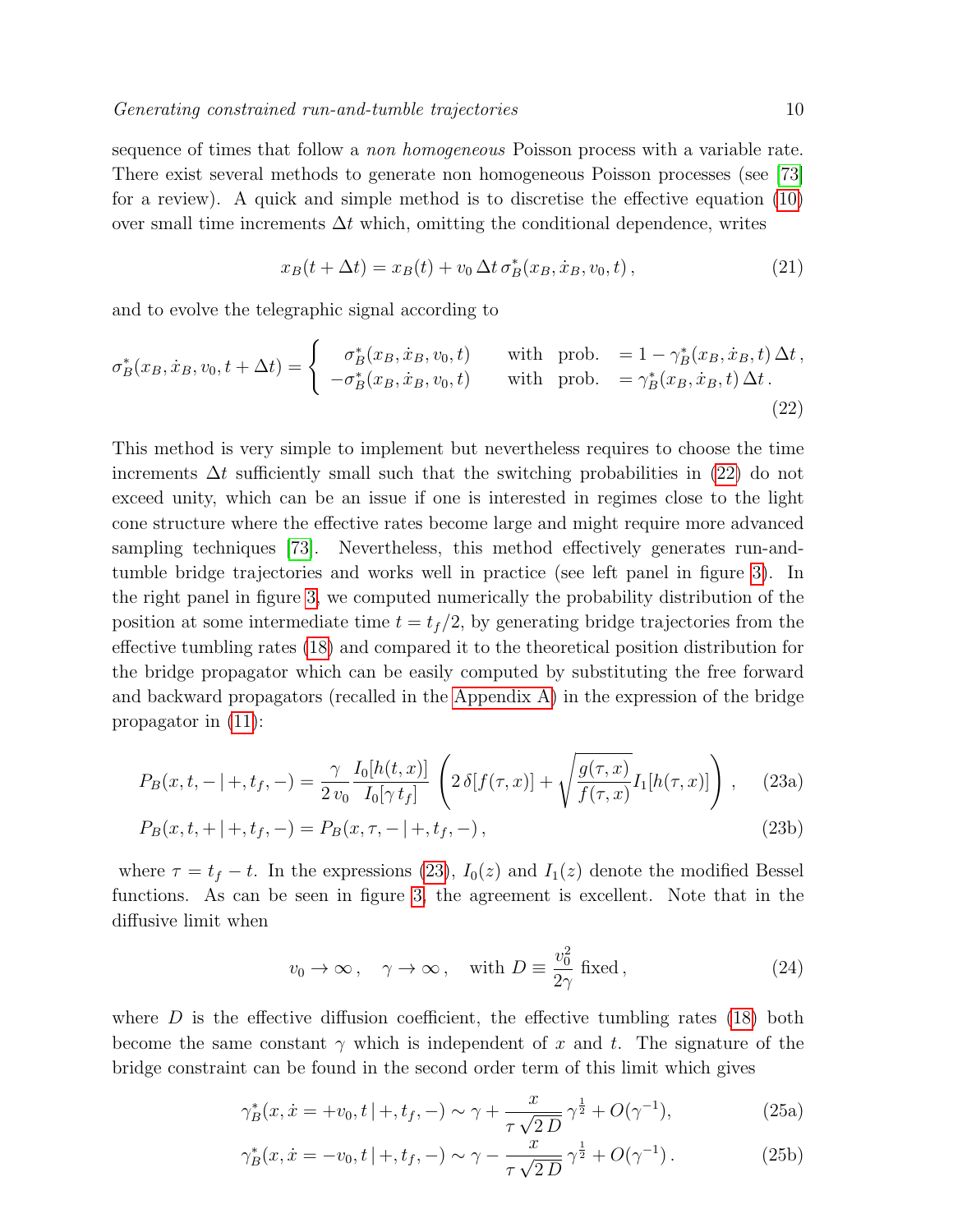<span id="page-10-2"></span>

Figure 3: Left panel: A typical bridge trajectory of a RTP starting at the origin with a positive velocity  $\dot{x} = +v_0$  and returning to the origin after a time  $t_f = 5$  with a negative velocity  $\dot{x} = -v_0$ . The trajectory was generated using the effective tumbling rates [\(18\)](#page-8-0). **Right panel:** Position distribution at  $t = t_f/2$  for a RTP starting at the origin with a positive velocity  $\dot{x} = +v_0$  and returning to the origin after a time  $t_f = 5$  with a negative velocity  $\dot{x} = -v_0$ . The position distribution  $P_B(x, t, + |+, t_f, -)$  obtained numerically by sampling from the effective tumbling rates [\(18\)](#page-8-0) is compared with the theoretical prediction [\(23\)](#page-9-1). The agreement is excellent. Note that the Dirac delta function in [\(23\)](#page-9-1) is not shown to fit the data within the limited window size.

Note that one needs to retain the subleading terms up to order  $O(\sqrt{\gamma})$  in order to capture the nontrivial x-dependence, which indeed ensures the bridge condition. Upon inserting these rates in the effective Fokker-Plank equations [\(16\)](#page-7-3) and solving for  $P_B(x,t) \equiv P_B(x,t,+)+P_B(x,t,-)$  by adding and subtracting the two equations, we find that the first order terms in the tumbling rates cancel out and we recover the well-known effective Fokker-Plank equation for Brownian motion

$$
\partial_t P_B(x,t) = D \partial_x [\partial_x P_B(x,t) - 2P_B(x,t) \partial_x \ln(Q(x,\tau))], \qquad (26)
$$

where  $\tau = t_f - t$  and  $Q(x, \tau) = \frac{1}{\sqrt{4\pi D\tau}} e^{-x^2/4D\tau}$  is the free Brownian backward propagator. This Fokker-Plank equation leads to the effective Langevin equation [\(3\)](#page-2-2) that generates Brownian bridges presented in the introduction.

#### <span id="page-10-0"></span>3. Generalisation to other constrained run-and-tumble trajectories

In the previous section, we obtained effective tumbling rates to generate bridge runand-tumble trajectories. In this section, we generalise the method to other types of constrained run-and-tumble trajectories, namely excursions and meanders.

#### <span id="page-10-1"></span>3.1. Generating run-and-tumble excursions

An excursion is a bridge trajectory that is further constrained to remain above the origin. The particle must start from the origin  $x_0 = 0$ , necessarily in the state  $\sigma_0 = +1$ , and return to the origin at the time  $t_f$ , necessarily in the state  $\sigma_f = -1$ , while never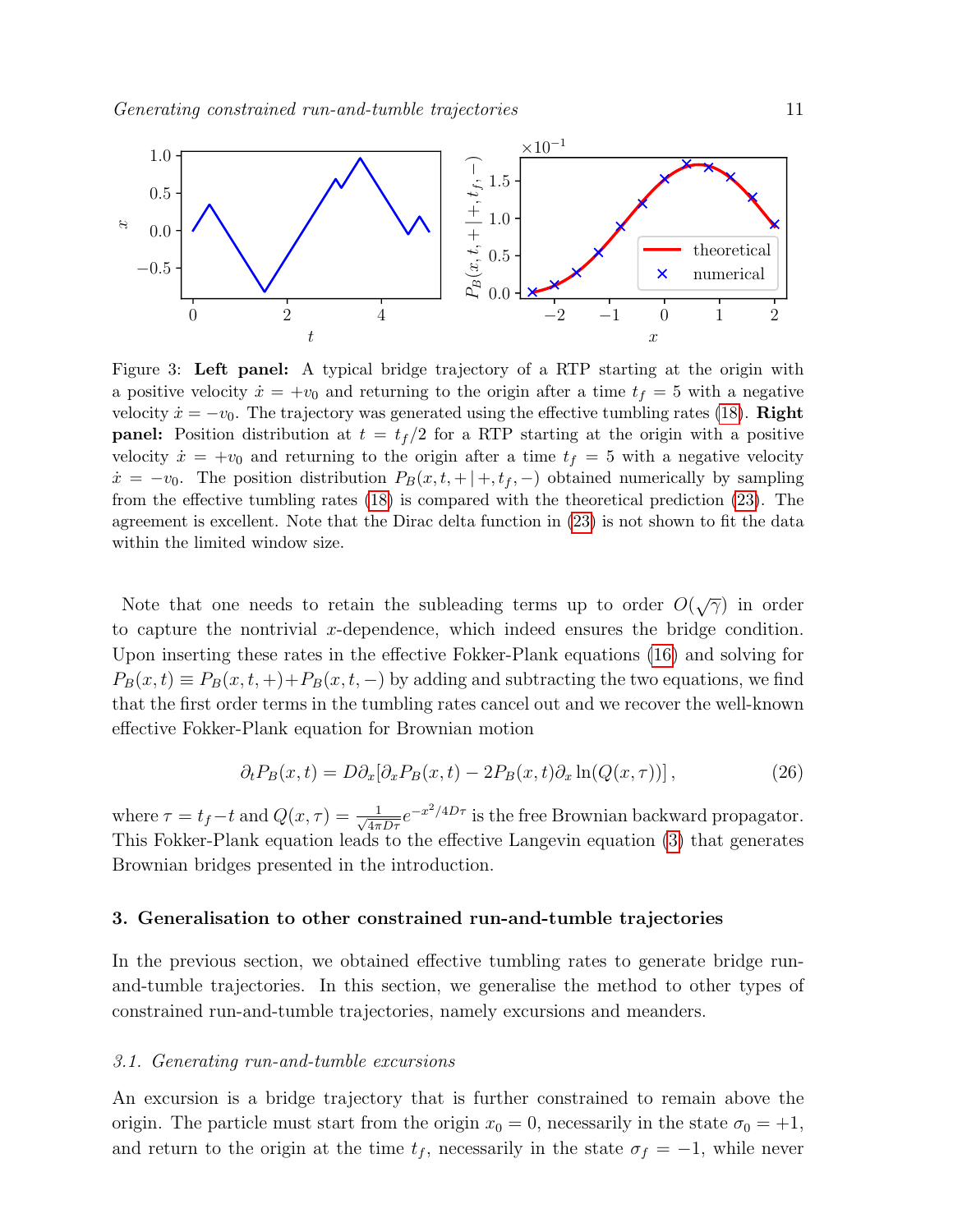

<span id="page-11-0"></span>Figure 4: A sketch of a run-and-tumble excursion trajectory that starts at the origin and returns to the origin at a fixed time  $t_f$  while remaining positive. Due to the Markov property in the extended phase space  $(x, \dot{x})$ , the excursion trajectory can be decomposed into two independent parts: a left part over the interval  $[0, t]$ , where the particle moves from the point  $(0, +v_0)$  to the point  $(x, -v_0)$  at time t while staying positive and a right part over the interval  $[t, t_f]$ , where it moves from the point  $(x, -v_0)$  at time t to the point  $(0, -v_0)$  at time  $t_f$  while staying positive. The combination of the finite velocity of the particle and the excursion condition induces a positive double sided light cone in which the particle must remain (shaded red region).

crossing the origin:

$$
x(0) = x(t_f) = 0, \quad \dot{x}(0) = +v_0, \quad x(t') \ge 0 \quad \forall t' \in [0, t_f], \quad \dot{x}(t_f) = -v_0. \tag{27}
$$

Similarly to the bridge propagator [\(11\)](#page-6-1), the propagator for an excursion can be written as (see figure [4\)](#page-11-0)

<span id="page-11-1"></span>
$$
P_E(x, t, \sigma | t_f) = \frac{P_{\text{absorbing}}(x, t, \sigma) Q_{\text{absorbing}}(x, t_f - t, \sigma)}{P_{\text{absorbing}}(x = 0, t_f)},
$$
\n(28)

where the subscript E refers to "excursion", and  $P_{\text{absorbing}}$  and  $Q_{\text{absorbing}}$  are now the forward and backward propagator of the free RTP in the presence of an absorbing boundary located at the origin. They satisfy the set of Fokker-Plank equations [\(13\)](#page-7-1) and [\(15\)](#page-7-2) that must now be solved on the half line with the initial condition  $P_{\text{absorbing}}(x, t=0, \sigma) = \delta_{\sigma,+} \delta(x)$  and  $Q_{\text{absorbing}}(x, t=0, \sigma) = \delta_{\sigma,-} \delta(x)$ . The boundary conditions at  $x = 0$  can be obtained by looking at the differential forms [\(12\)](#page-7-0)-[\(14\)](#page-7-4) and are found to be  $P_{\text{absorbing}}(x=0,t,+) = 0$  and  $Q_{\text{absorbing}}(x=0,t,-) = 0$ . Following the steps in the previous section, we find that the analog of the effective tumbling rates [\(17\)](#page-7-5) are given by

$$
\gamma_E^*(x, \dot{x} = +v_0, t \mid t_f) = \gamma \frac{Q_{\text{absorbing}}(x, \tau, -)}{Q_{\text{absorbing}}(x, \tau, +)},
$$
\n(29a)

$$
\gamma_E^*(x, \dot{x} = -v_0, t \mid t_f) = \gamma \frac{Q_{\text{absorbing}}(x, \tau, +)}{Q_{\text{absorbing}}(x, \tau, -)},
$$
\n(29b)

where  $\tau = t_f - t$  and  $Q_{\text{absorbing}}$  is the backward propagator of the free particle in the presence of an absorbing boundary. Using its expression (recalled in [Appendix A\)](#page-17-0), we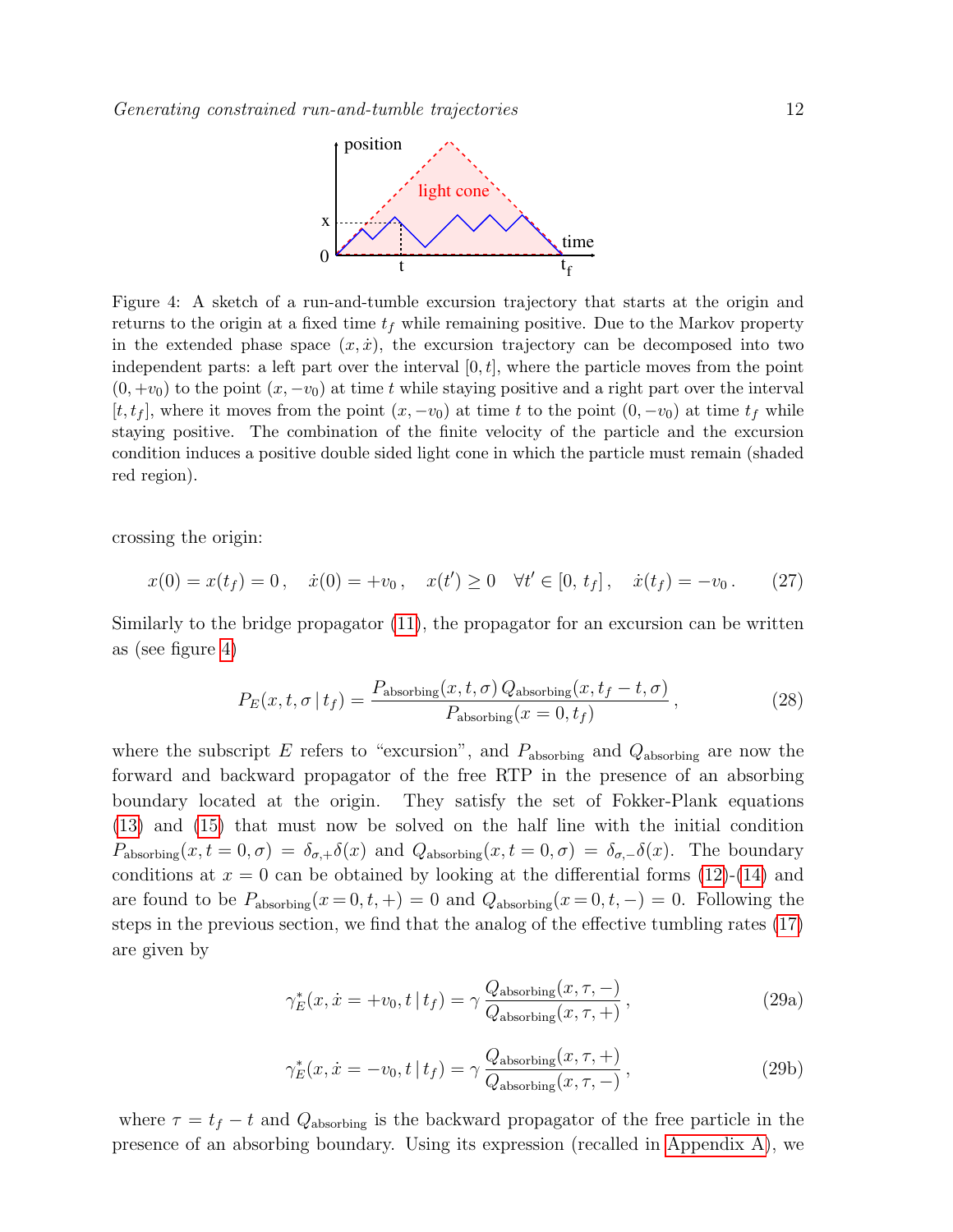find the exact expressions of the transition rates:

$$
\gamma_E^*(x, \dot{x} = +v_0, t \mid t_f) = 2 \frac{\gamma v_0 \tau}{x} \delta[f(\tau, x)] + \frac{\gamma^2 x}{v_0} \sqrt{\frac{g(\tau, x)}{f(\tau, x)} \frac{I_1[h(\tau, x)]}{\frac{\gamma x}{v_0} I_0[h(\tau, x)] + \sqrt{\frac{f(\tau, x)}{g(\tau, x)}} I_1[h(\tau, x)]}}
$$
(30a)

$$
\gamma_E^*(x, \dot{x} = -v_0, t \mid t_f) = \gamma \frac{1}{2 \frac{v_0 \tau}{x} \delta[f(\tau, x)] + \frac{\gamma x}{v_0} \sqrt{\frac{g(\tau, x)}{f(\tau, x)} \frac{I_1[h(\tau, x)]}{\frac{\gamma x}{v_0} I_0[h(\tau, x)] + \sqrt{\frac{f(\tau, x)}{g(\tau, x)}} I_1[h(\tau, x)]}}\,,\tag{30b}
$$

where  $\tau = t_f - t$ . In the expressions [\(30\)](#page-12-0),  $I_0(z)$  and  $I_1(z)$  denote the modified Bessel functions while the functions  $f, g$ , and h are defined in [\(19\)](#page-8-2). As in the bridge case, the Dirac delta terms in the effective rates [\(30\)](#page-12-0) enforce the particle to remain in the positive double sided light cone defined as (see figure [4\)](#page-11-0)

$$
\begin{cases} 0 \le x \le v_0 t, & \text{when } 0 \le t \le \frac{t_f}{2}, \\ 0 \le x \le v_0 (t_f - t), & \text{when } \frac{t_f}{2} \le t \le t_f, \end{cases}
$$
\n(31)

which is a natural boundary induced by the combination of the finite velocity of the particle along with the excursion constraint. In practice, when performing numerical simulations, these Dirac delta terms can be safely removed from the effective tumbling rates and be replaced by hard constraints such that the particle must remain in the positive double sided light cone [\(31\)](#page-12-1).

The effective rates [\(30\)](#page-12-0) generate run-and-tumble excursion trajectories (see left panel in figure [5\)](#page-13-1). In the right panel in figure [5,](#page-13-1) we computed numerically the probability distribution of the position at some intermediate time  $t = t_f/2$ , by generating excursion trajectories from the effective tumbling rates [\(30\)](#page-12-0) and compared it to the theoretical position distribution for the excursion propagator which can be easily computed by substituting the forward and backward propagators of a free particle in the presence of an absorbing boundary (recalled in the [Appendix A\)](#page-17-0) in the expression of the excursion propagator in [\(28\)](#page-11-1):

$$
P_E(x,t,+)=\frac{\gamma t_f}{I_1[\gamma t_f](v_0\tau+x)}\left(\frac{\gamma x}{v_0}I_0[h(\tau,x)]+\sqrt{\frac{f(\tau,x)}{g(\tau,x)}}I_1[h(\tau,x)]\right)
$$

$$
\times\left(\delta[f(t,x)]+\frac{\gamma x}{v_0}\frac{1}{\sqrt{f(t,x)}g(t,x)}I_1[h(t,x)]\right),\qquad(32a)
$$

<span id="page-12-2"></span>
$$
P_E(x, t, -) = P_E(x, \tau, +), \qquad (32b)
$$

where  $\tau = t_f - t$ . In the expressions [\(32\)](#page-12-2),  $I_0(z)$  and  $I_1(z)$  denote the modified Bessel functions while the functions  $f, g$ , and h are defined in [\(19\)](#page-8-2). As can be seen in figure [5,](#page-13-1) the agreement is excellent. As in the bridge case, we can compute the diffusive limit <span id="page-12-1"></span><span id="page-12-0"></span>,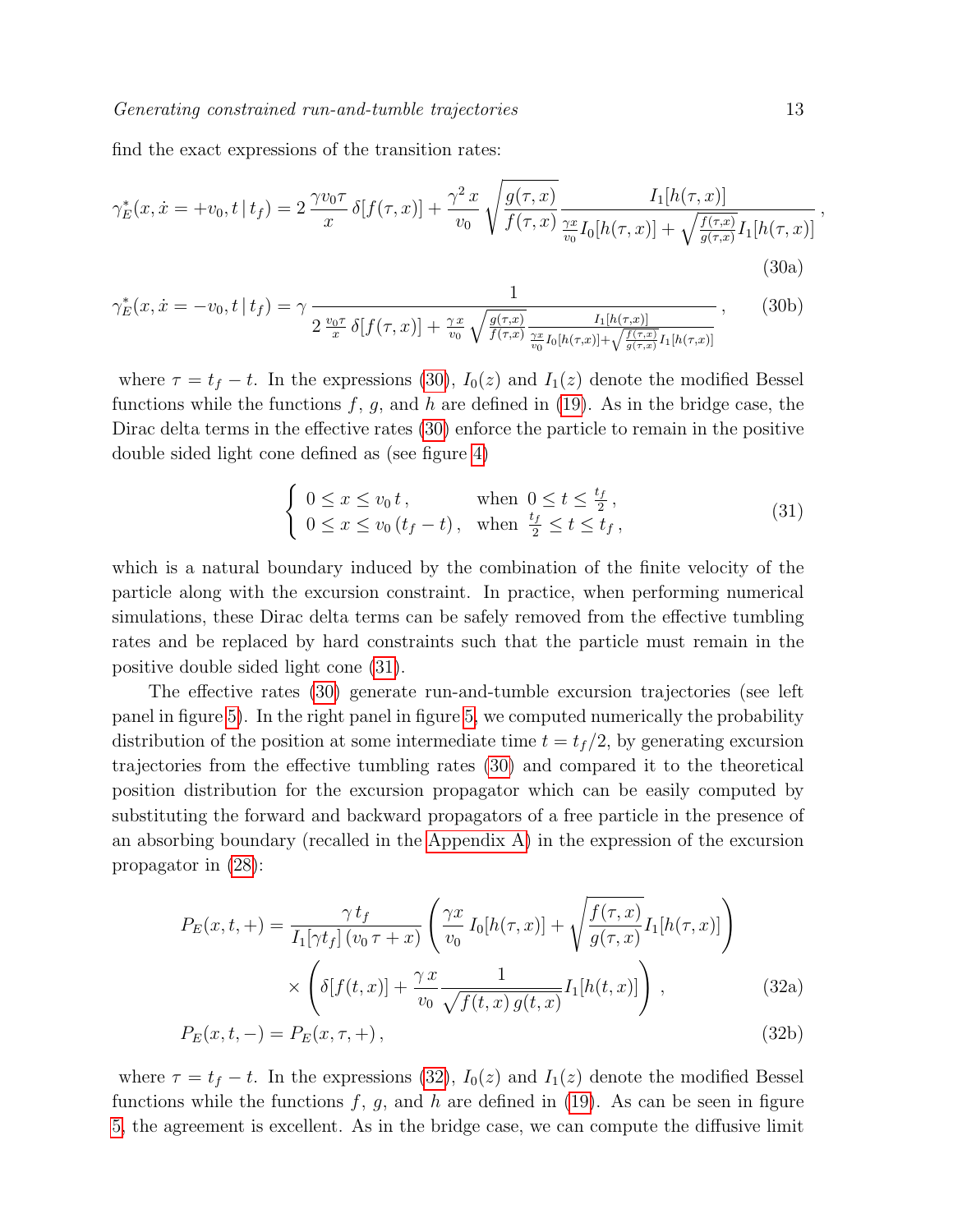<span id="page-13-1"></span>

Figure 5: Left panel: A typical excursion trajectory of a RTP starting at the origin and returning to the origin after a time  $t_f = 5$  while remaining positive. The trajectory was generated using the effective tumbling rates [\(30\)](#page-12-0). Right panel: Position distribution at  $t = t_f/2$  for a RTP starting at the origin and returning to the origin after a time  $t_f = 5$  while remaining positive. The position distribution  $P_E(x, t, + |t_f)$  obtained numerically by sampling from the effective tumbling rates [\(30\)](#page-12-0) is compared with the theoretical prediction [\(32\)](#page-12-2). The agreement is excellent. Note that the Dirac delta function in [\(32\)](#page-12-2) is not shown to fit the data within the limited window size.

[\(24\)](#page-9-2) of the effective rates [\(30\)](#page-12-0) to find that they take a rather simple form

$$
\gamma_E^*(x, \dot{x} = +v_0, t \mid t_f) \sim \gamma + \left(\frac{x}{\tau \sqrt{2D}} - \frac{\sqrt{2D}}{x}\right) \gamma^{\frac{1}{2}} + O(\gamma^{-1}),\tag{33a}
$$

$$
\gamma_E^*(x, \dot{x} = -v_0, t \mid t_f) \sim \gamma - \left(\frac{x}{\tau \sqrt{2D}} - \frac{\sqrt{2D}}{x}\right) \gamma^{\frac{1}{2}} + O(\gamma^{-1}),\tag{33b}
$$

which, upon inserting in the effective Fokker-Plank equations [\(16\)](#page-7-3) gives back the effective Langevin equation for Brownian excursions [\[25\]](#page-19-10).

#### <span id="page-13-0"></span>3.2. Generating run-and-tumble meanders

A meander is a trajectory that starts at the origin and stays above it, regardless of its final position. The particle must start from the origin  $x_0 = 0$ , necessarily in the state  $\sigma_0 = +1$ , and remain above the origin up to time  $t_f$ :

$$
x(0) = 0, \quad \dot{x}(0) = +v_0, \quad x(t') \ge 0 \quad \forall t' \in [0, t_f]. \tag{34}
$$

Similarly to the bridge propagator [\(11\)](#page-6-1), the propagator for a meander can be written as (see figure [6\)](#page-14-0)

<span id="page-13-2"></span>
$$
P_M(x, t, \sigma | t_f) = \frac{P_{\text{absorbing}}(x, t, \sigma) S(x, t_f - t, \sigma)}{S(x = 0, t_f, +)},
$$
\n(35)

where the subscript  $M$  refers to "meander",  $P_{\text{absorbing}}$  is the forward propagator in the presence of an absorbing boundary located at the origin defined in the previous section. In expression [\(35\)](#page-13-2),  $S(x, t, \sigma)$  denotes the survival probability, i.e. the probability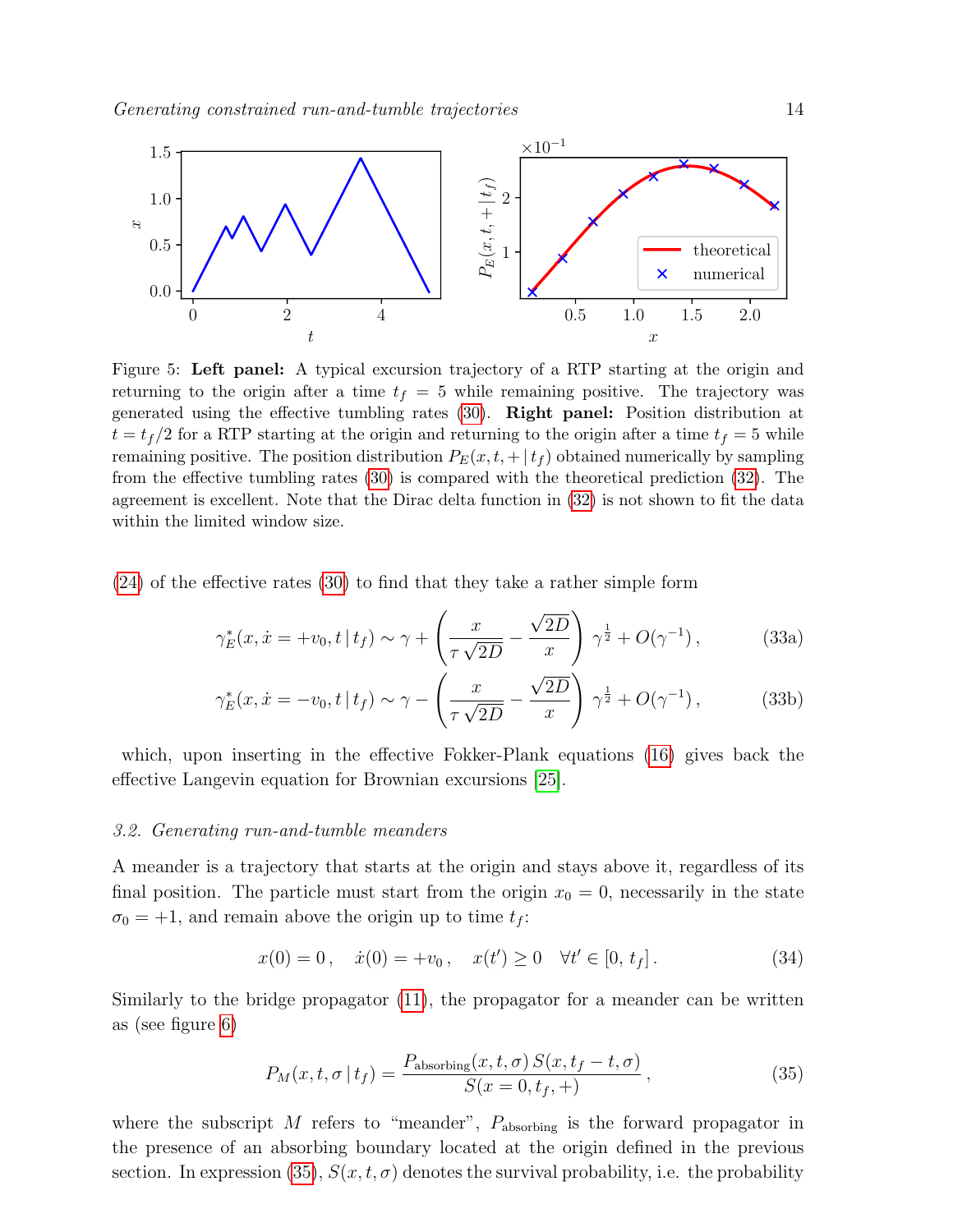<span id="page-14-0"></span>

Figure 6: A sketch of a run-and-tumble meander trajectory that starts at the origin and remains positive up to a time  $t_f$ . Due to the Markov property in the extended phase space  $(x, \dot{x})$ , the meander trajectory can be decomposed into two independent parts: a left part over the interval [0, t], where the particle moves from the point  $(0, +v_0)$  to the point  $(x, -v_0)$  at time t while staying positive, and a right part over the interval  $[t, t_f]$ , where it moves from the point  $(x, -v_0)$  at time t to an arbitrary point at time  $t_f$  while staying positive. The combination of the finite velocity of the particle and the meander condition induces a positive single sided light cone in which the particle must remain (shaded red region). Note that once the particle is beyond the line  $x = -v_0(t - t_f)$  in the  $(x, t)$  plane (green dashed line), the particle survives for sure and the tumbling rates return to their free constant value  $\gamma_M^*(x, \dot{x}, t | t_f) = \gamma$ .

that a free particle starting at x in the state  $\sigma$  does not cross the origin up to time t. The survival probability satisfies the same Fokker-Plank equations as the backward propagator [\(15\)](#page-7-2) but must be solved on the half line with the initial condition  $S(x, t = 0, \sigma) = \Theta(x)$ , where  $\Theta$  is the Heaviside step function, i.e.  $\Theta(x) = 1$  if  $x > 0$ and  $\Theta(x) = 0$  if  $x < 0$ . One can show, again using the differential form [\(14\)](#page-7-4), that the boundary condition must be  $S(x = 0, t, -) = 0$ . Following the steps in the previous section, we find that the analog of the effective tumbling rates [\(17\)](#page-7-5) are given by

$$
\gamma_M^*(x, \dot{x} = +v_0, t \mid t_f) = \gamma \frac{S(x, \tau, -)}{S(x, \tau, +)},
$$
\n(36a)

$$
\gamma_M^*(x, \dot{x} = -v_0, t | t_f) = \gamma \frac{S(x, \tau, +)}{S(x, \tau, -)},
$$
\n(36b)

where  $\tau = t_f - t$  and S is the survival probability of the free particle in the presence of an absorbing boundary. Using its expression (recalled in [Appendix A\)](#page-17-0), we find the exact expressions of the transition rates:

$$
\gamma_M^*(x, \dot{x} = +v_0, t \mid t_f) = \gamma \frac{1 - \int_0^{\tau} dt' F(t', x, -)}{1 - \int_0^{\tau} dt' F(t', x, +)},
$$
\n(37a)

<span id="page-14-1"></span>
$$
\gamma_M^*(x, \dot{x} = -v_0, t \mid t_f) = \gamma \frac{1 - \int_0^{\tau} dt' F(t', x, +)}{1 - \int_0^{\tau} dt' F(t', x, -)},
$$
\n(37b)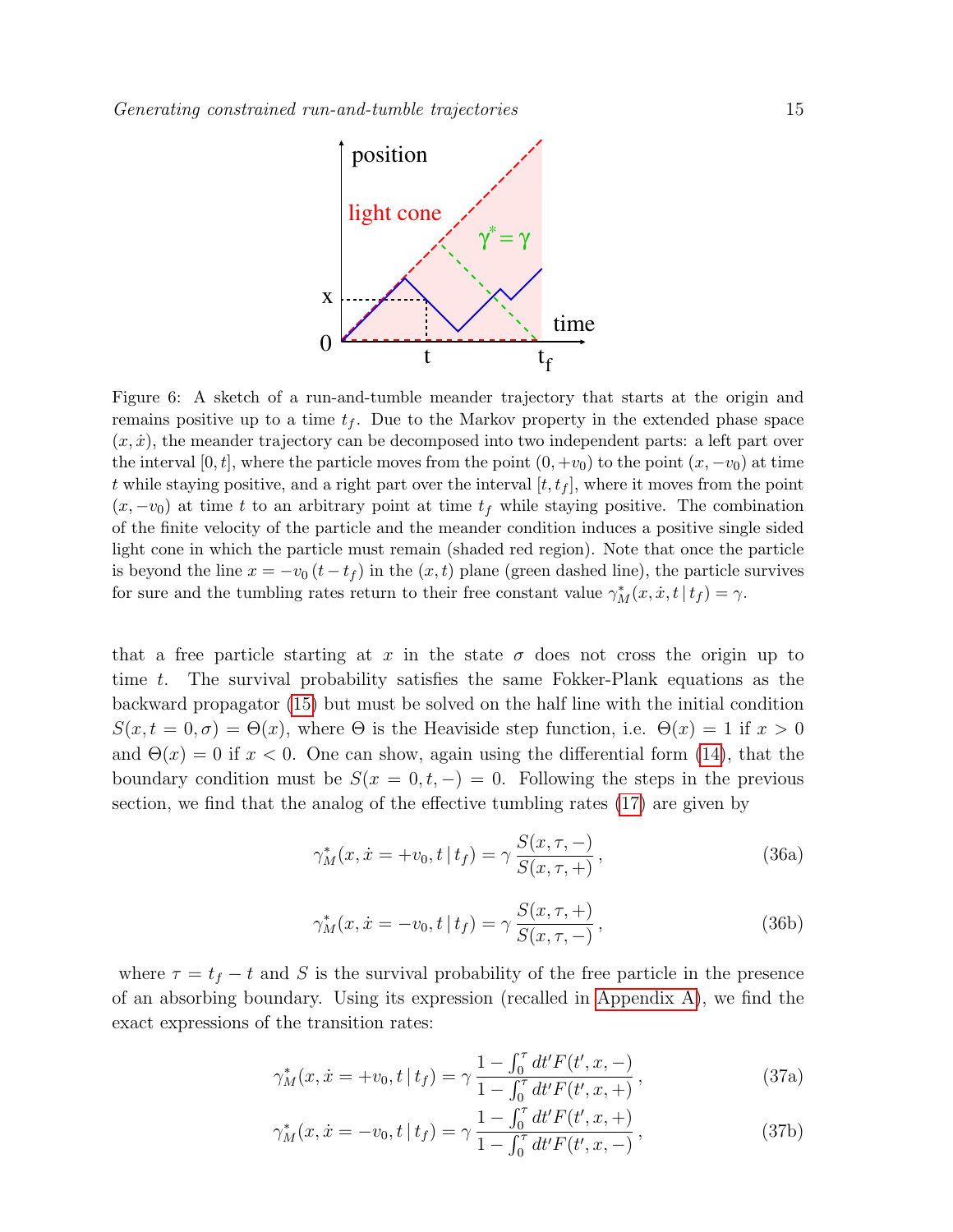where  $\tau = t_f - t$ . In expression [\(37\)](#page-14-1), the function  $F(t, x, \sigma)$  is the first-passage distribution (see [Appendix A\)](#page-17-0) given by

$$
F(t,x,+)=\gamma\frac{e^{-\gamma t}}{g(t,x)}\left(\frac{\gamma x}{v_0}I_0[\gamma h(t,x)]+\sqrt{\frac{f(t,x)}{g(t,x)}}I_1[\gamma h(t,x)]\right),\qquad(38a)
$$

$$
F(t, x, -) = \gamma e^{-\gamma t} \left( \delta[f(t, x)] + \frac{\gamma x}{v_0 \sqrt{h(t, x)}} I_1[\gamma h(t, x)] \right), \qquad (38b)
$$

where  $I_0(z)$  and  $I_1(z)$  denote the modified Bessel functions while the functions f, g, and  $h$  are defined in [\(19\)](#page-8-2). As in the bridge case, the Dirac delta terms in the effective rates [\(37\)](#page-14-1) enforce the particle to remain in the positive single sided light cone defined as

<span id="page-15-0"></span>
$$
0 \le x \le v_0 t, \quad \text{when} \quad 0 \le t \le t_f,
$$
\n
$$
(39)
$$

which is a natural boundary induced by the combination of the finite velocity of the particle along with the meander constraint. In practice, when performing numerical simulations, these Dirac delta terms can be safely removed from the effective tumbling rates and be replaced by hard constraints such that the particle must remain positive. Note that once the particle is beyond the line  $x = -v_0 (t - t_f)$  in the  $(x, t)$  plane, the particle survives for sure and the tumbling rates return to their free constant value  $\gamma$ (see figure [6\)](#page-14-0).

The effective rates [\(37\)](#page-14-1) generate run-and-tumble meander trajectories (see left panel in figure [7\)](#page-16-1). In the right panel in figure [7,](#page-16-1) we computed numerically the probability distribution of the position at some intermediate time  $t = t_f/2$ , by generating meander trajectories from the effective tumbling rates [\(37\)](#page-14-1) and compared it to the theoretical position distribution for the meander propagator which can be easily computed by substituting the free forward propagator and the survival probability in the presence of an absorbing boundary (recalled in the [Appendix A\)](#page-17-0) in the expression of the meander propagator in [\(35\)](#page-13-2):

$$
P_M(x,t,+) = \frac{e^{\gamma t_f}}{v_0} \frac{F(t,x,-\sigma) \left[1 - \int_0^{\tau} dt' F(t',x,\sigma)\right]}{I_0(\gamma t_f) + I_1(\gamma t_f)},
$$
(40a)

<span id="page-15-1"></span>
$$
P_M(x, t, -) = P_M(x, \tau, +), \qquad (40b)
$$

where  $\tau = t_f - t$  and F is defined in [\(38\)](#page-15-0). In the expressions [\(40\)](#page-15-1),  $I_0(z)$  and  $I_1(z)$ denote the modified Bessel functions while the functions  $f, g$ , and h are defined in [\(19\)](#page-8-2). As can be seen in figure [7,](#page-16-1) the agreement is excellent. As in the bridge case, we can compute the diffusive limit [\(24\)](#page-9-2) of the effective rates [\(37\)](#page-14-1) to find that they take a rather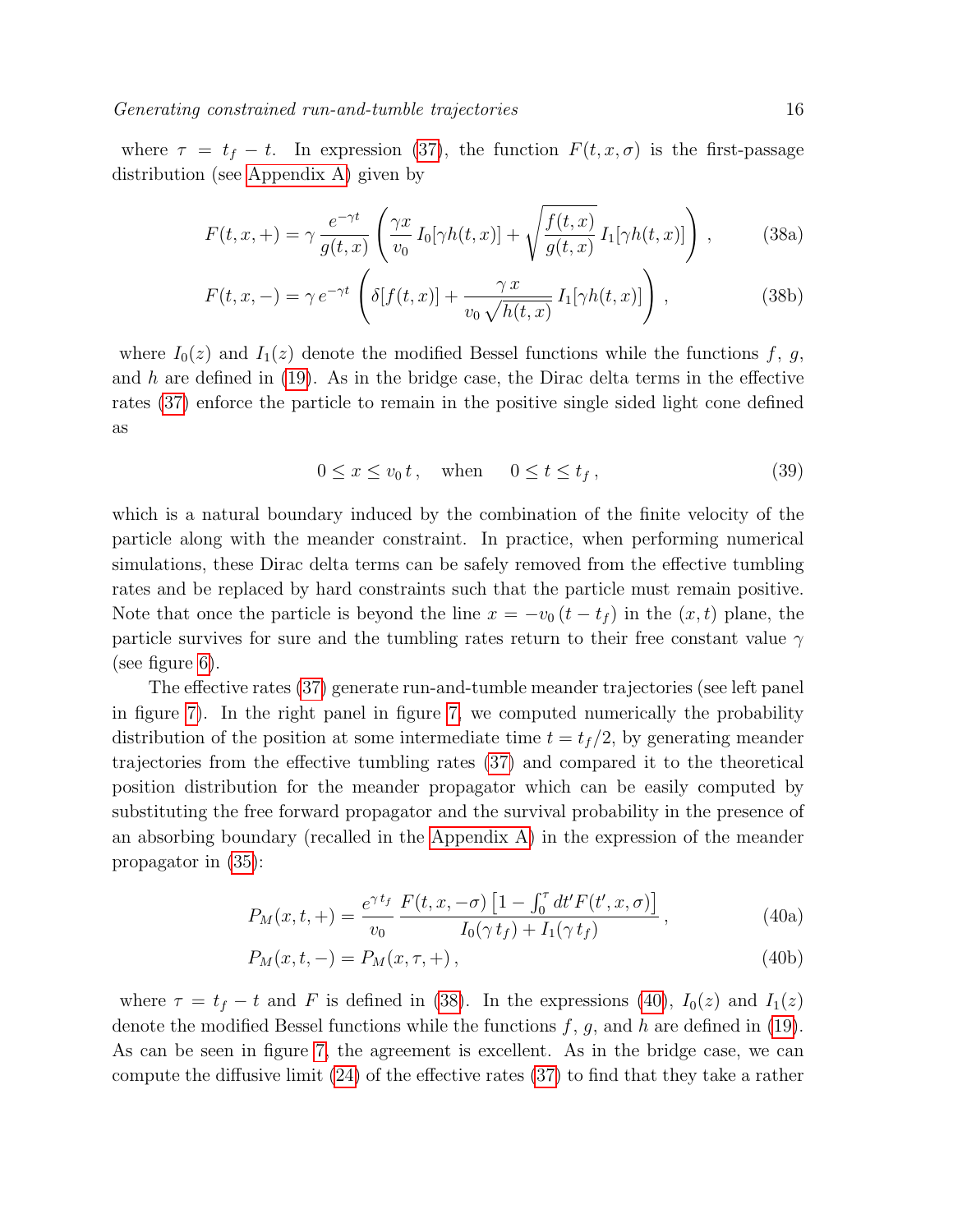<span id="page-16-1"></span>

Figure 7: Left panel: A typical meander trajectory of a RTP starting at the origin and remaining positive up to time  $t_f = 5$ . The trajectory was generated using the effective tumbling rates [\(37\)](#page-14-1). Right panel: Position distribution at  $t = 3 t_f/4$  for a meander RTP starting at the origin and remaining positive up to time  $t_f = 5$ . The position distribution  $P_M(x, t, + |t_f)$ obtained numerically by sampling from the effective tumbling rates [\(37\)](#page-14-1) is compared with the theoretical prediction [\(40\)](#page-15-1). The agreement is excellent. The distribution exhibits two regimes, one below  $x = -v_0(t-t_f) = 5/4$  and one beyond  $x = 5/4$ , due to the region in the  $(x, t)$  plane where the tumbling rates return to their free constant value  $\gamma$  (see figure [6\)](#page-14-0). Note that the Dirac delta function of the never tumbling trajectory is not shown to fit the data within the limited window size.

simple form

$$
\gamma_M^*(x, \dot{x} = +v_0, t \mid t_f) \sim \gamma - \sqrt{\frac{2\gamma}{\pi \tau}} \frac{e^{-\frac{x^2}{4D\tau}}}{\text{erf}\left(\frac{x}{\sqrt{4D\tau}}\right)} + O(\gamma^{-1}),\tag{41a}
$$

$$
\gamma_M^*(x, \dot{x} = -v_0, t \mid t_f) \sim \gamma + \sqrt{\frac{2\gamma}{\pi \tau}} \frac{e^{-\frac{x^2}{4D\tau}}}{\text{erf}\left(\frac{x}{\sqrt{4D\tau}}\right)} + O(\gamma^{-1}),\tag{41b}
$$

which, upon inserting in the effective Fokker-Plank equations [\(16\)](#page-7-3) gives back the effective Langevin equation for Brownian meanders [\[25\]](#page-19-10).

## <span id="page-16-0"></span>4. Summary and outlook

In this paper, we studied run-and-tumble bridge trajectories, which is a prominent example of a non-Markovian constrained process. We provided an efficient way to generate them numerically by deriving an effective Langevin equation for the constrained dynamics. We showed that the tumbling rate of the RTP acquires a space-time dependency that naturally encodes the bridge constraint. We derived the exact expression of the effective tumbling rate and showed how it yields to an efficient sampling of run-and-tumble bridge trajectories. The method is quite versatile and we extended it to other types of constrained run-and-tumble trajectories such as excursions and meanders.

It would be interesting to generalise our results to higher dimensions and study geometrical properties of bridge trajectories such as their convex hull. Indeed, the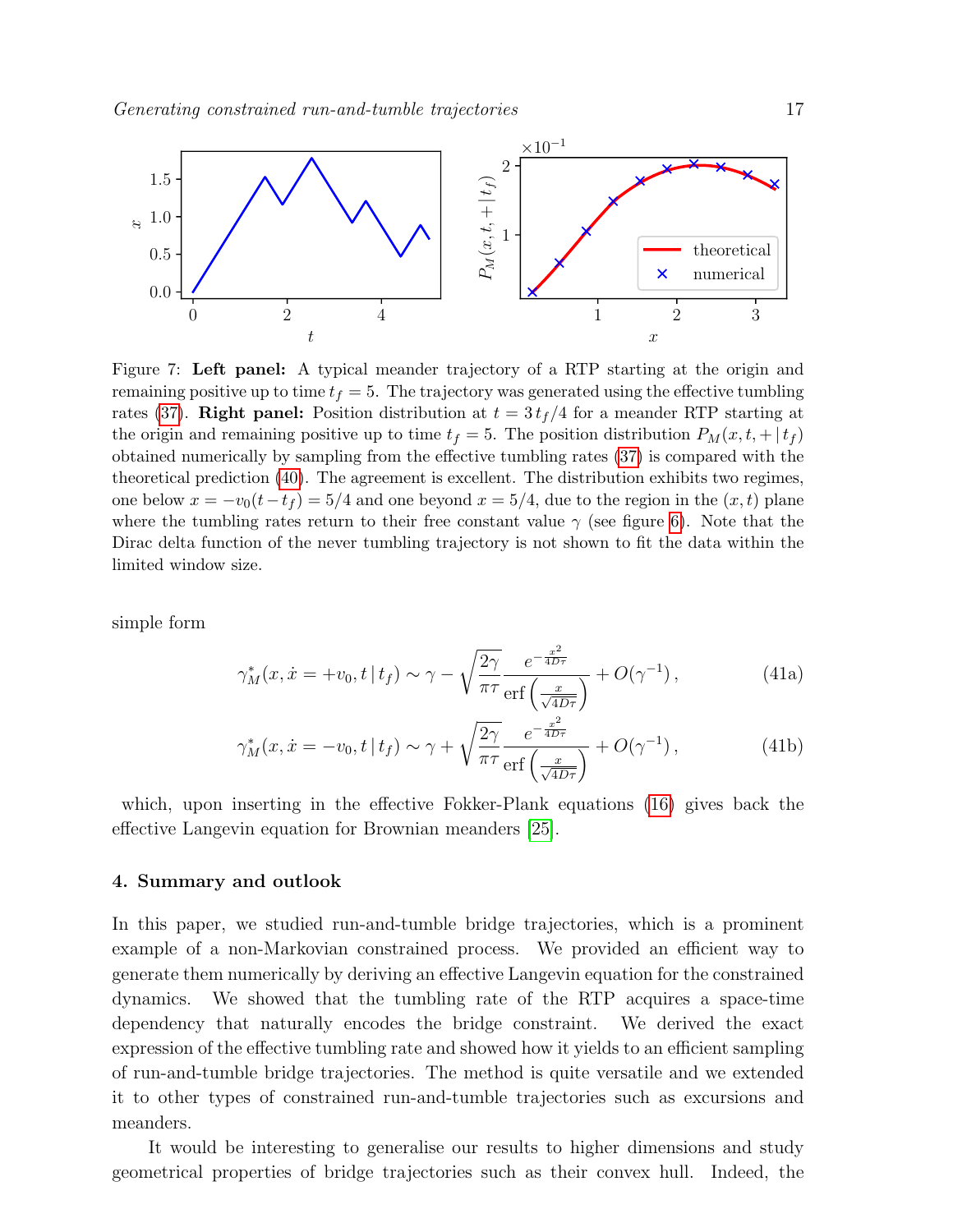convex hull is a natural observable that appears in the study of the motion of foraging animals and measures the spatial extent of their territory [\[2\]](#page-19-25). In this context, the bridge constraint would enforce the condition that the animal must return to its home after a fixed amount time. Another possible extension of this work would be to derive effective equations of motion to generate other types of constrained trajectories. For instance, it would be interesting to study various constraints on linear statistics, such as trajectories with a fixed area below the curve.

## Acknowledgments

This work was partially supported by the Luxembourg National Research Fund (FNR) (App. ID 14548297).

## <span id="page-17-0"></span>Appendix A. Useful results on the free run-and-tumble particle

In this appendix, we recall useful results on the free run-and-tumble particle. A derivation of these results can be found in e.g. [\[70\]](#page-20-6).

## Appendix A.1. Free propagator

The free forward propagator  $P(x, t, \sigma | \sigma_0)$  satisfying the Fokker-Plank equation [\(13\)](#page-7-1) on the real line along with the initial condition  $P(x,t=0,\sigma|\sigma_0)=\delta_{\sigma,\sigma_0}\delta(x)$  is given by

$$
P(x,t,+|+)=\begin{cases} 0, & v_0t<|x|, \\ \frac{\gamma}{v_0}e^{-\gamma t} \left( \delta(v_0t-x)+\frac{\sqrt{v_0t+x}}{\sqrt{v_0t-x}} I_1(\gamma \sqrt{t^2-(x/v_0)^2})/2 \right), & v_0t\geq |x|, \\ (A.1a) \end{cases}
$$

$$
P(x,t,-|+)=\begin{cases} 0, & v_0t<|x|, \\ \frac{\gamma}{v_0}e^{-\gamma t}I_0(\gamma\sqrt{t^2-(x/v_0)^2})/2, & v_0t\geq |x|, \end{cases}
$$
(A.1b)

$$
P(x,t,-|-) = P(-x,t,+|+),
$$
\n(A.1c)

$$
P(x,t,+|-) = P(-x,t,-|+),
$$
\n(A.1d)

where  $I_0(z)$  and  $I_1(z)$  denote the modified Bessel functions. The free backward propagator  $Q(x, t, \sigma | \sigma_f)$  satisfying the Fokker-Plank equation [\(15\)](#page-7-2) on the real line along with the initial condition  $Q(x, t = 0, \sigma | \sigma_f) = \delta_{\sigma, \sigma_f} \delta(x)$  is simply given by

$$
Q(x, t, \sigma | \sigma_f) = P(x, t, -\sigma_f | -\sigma), \qquad (A.2)
$$

where we used the time reversibility of the trajectories in the extended  $(x, \dot{x})$  space.

#### Appendix A.2. Survival probability

The survival probability  $S(x, t, \sigma)$ , i.e., the probability of a free particle starting at x in the state  $\sigma$  does not cross the origin up to time t, is given in terms of the first-passage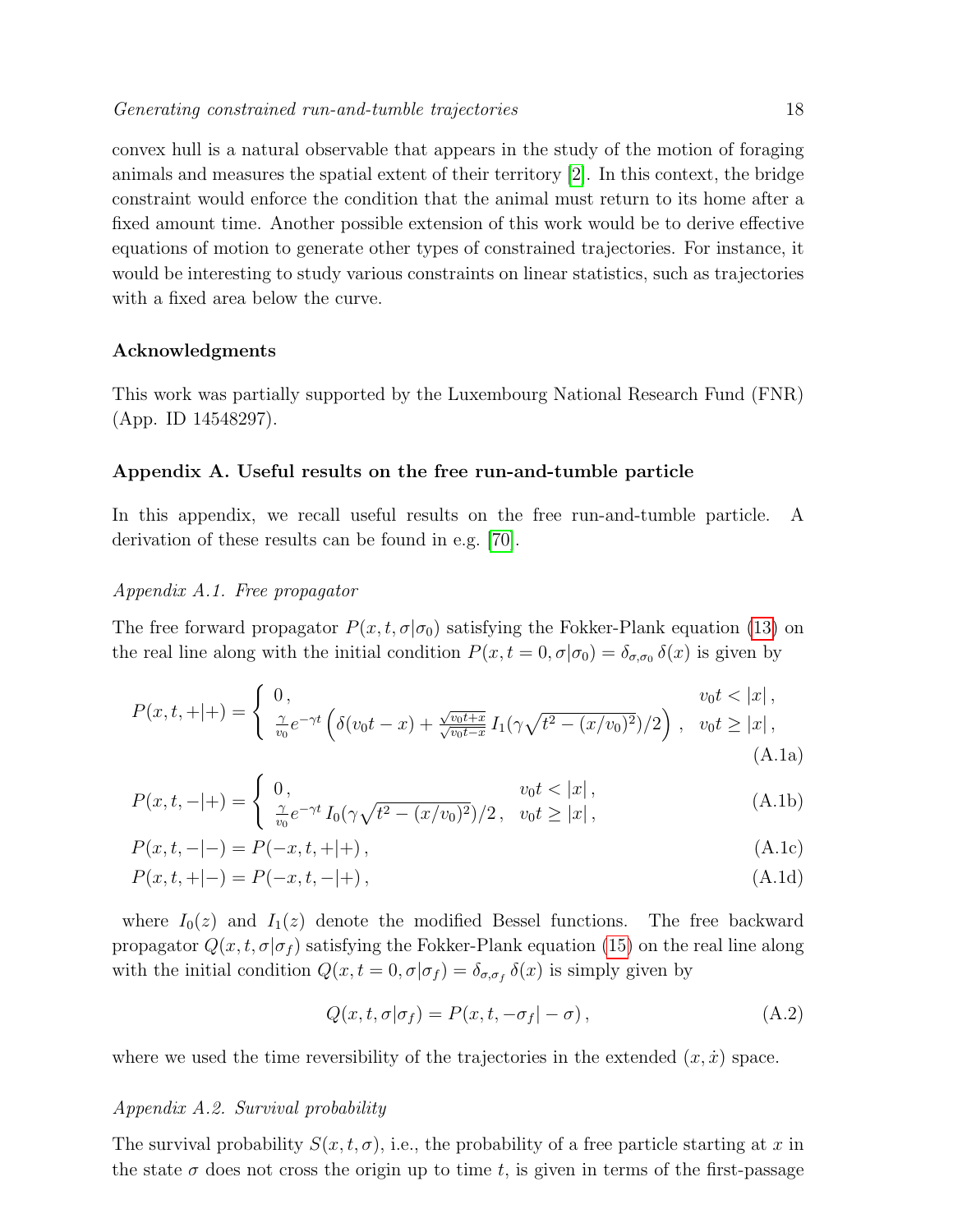Generating constrained run-and-tumble trajectories 19

distribution  $F(t, x, \sigma)$  as

<span id="page-18-2"></span><span id="page-18-1"></span>
$$
S(x,t,\sigma) = 1 - \int_0^t dt' F(t',x,\sigma), \qquad (A.3)
$$

where  $F(t, x, \sigma)$  is the probability density that the particle reaches the origin at t given that it started at x in the state  $\sigma$ :

$$
F(t,x,+)=\begin{cases} 0, & t<\frac{x}{v_0},\\ \gamma \frac{e^{-\gamma t}}{g(t,x)}\left(\frac{\gamma x}{v_0}I_0[\gamma h(t,x)]+\sqrt{\frac{f(t,x)}{g(t,x)}}I_1[\gamma h(t,x)]\right), & t\geq \frac{x}{v_0}, \end{cases}
$$
(A.4a)

$$
F(t, x, -) = \begin{cases} 0, & t < \frac{x}{v_0}, \\ \gamma e^{-\gamma t} \left( \delta[f(t, x)] + \frac{\gamma x}{v_0 \sqrt{h(t, x)}} I_1[\gamma h(t, x)] \right), & t \ge \frac{x}{v_0}, \end{cases}
$$
(A.4b)

where  $I_0(z)$  and  $I_1(z)$  denote the modified Bessel functions while the functions f, g, and h are defined in  $(19)$ . The integral in the survival probability  $(A.3)$  can be evaluated exactly when  $x = 0$ , necessarily when  $\sigma = +$ , and yields

$$
S(x = 0, t, +) = e^{-\gamma t} [I_0(\gamma t) + I_1(\gamma t)].
$$
\n(A.5)

## Appendix A.3. Propagator in the presence of an absorbing boundary

The forward and backward propagators,  $P_{\text{absorbing}}(x, t, \sigma)$  and  $Q_{\text{absorbing}}(x, t, \sigma)$ , for a particle starting at the origin in the presence of an absorbing boundary satisfy the set of Fokker-Plank equations [\(13\)](#page-7-1) and [\(15\)](#page-7-2) that must be solved on the half line with the initial condition  $P_{\text{absorbing}}(x, t=0, \sigma) = \delta_{\sigma,+} \delta(x)$  and  $Q_{\text{absorbing}}(x, t=0, \sigma) = \delta_{\sigma,-} \delta(x)$  along with the boundary condition  $P_{\text{absorbing}}(x=0,t,+) = 0$  and  $Q_{\text{absorbing}}(x=0,t,-) = 0$ . The derivation for an arbitrary initial (final) position can be found in [\[53\]](#page-20-3). However, in the simpler case where the particle starts (finishes) at the origin, one can relate the propagators to the first-passage distribution presented in the previous section. Indeed, one can write

$$
Q_{\text{absorbing}}(x, t, \sigma) = \frac{1}{v_0} F(x, t, \sigma), \qquad (A.6)
$$

where  $F$  is given in  $(A.4)$  and the prefactor is the Jacobian of the change of variables  $dt/dx = 1/v_0$ . In addition, we have that

$$
P_{\text{absorbing}}(x, t, \sigma) = Q_{\text{absorbing}}(x, t, -\sigma), \qquad (A.7)
$$

by using the time reversibility of the trajectories in the extended  $(x, \dot{x})$  space.

## References

<span id="page-18-0"></span>[1] Giuggioli L, Abramson G, Kenkre V M, Suzan G, Marce E and Yates T L 2005 Bull. Math. Biol. 67 1135.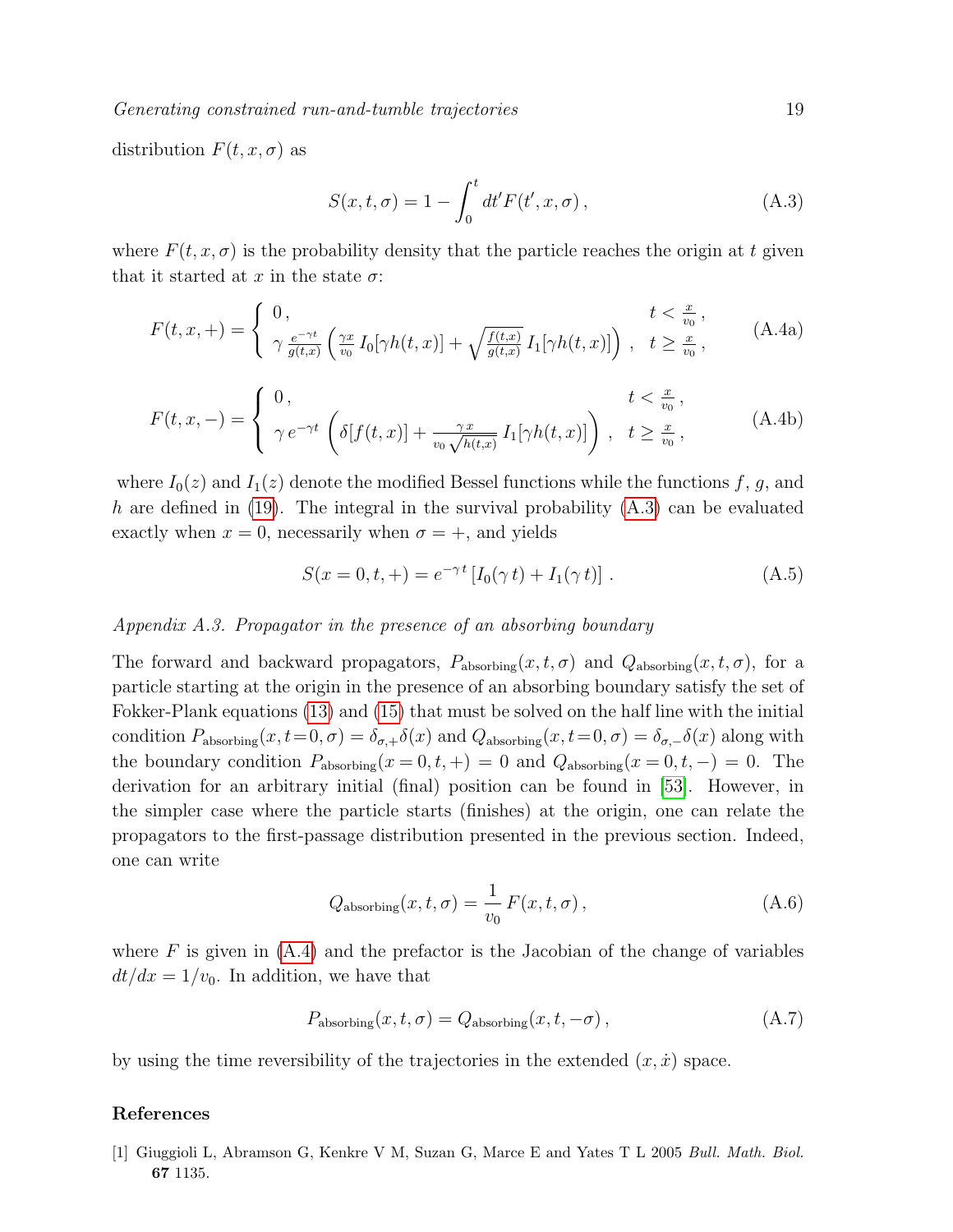- <span id="page-19-25"></span>[2] Randon-Furling J, Majumdar S N and Comtet A 2009 Phys. Rev. Lett. 103 140602.
- [3] Majumdar S N, Comtet A and Randon-Furling J 2010 J. Stat. Phys. 138 955.
- [4] Murphy D D and Noon B R 1992 Ecol. Appl. 2 3.
- <span id="page-19-0"></span>[5] Boyle S A, Lourenco W C, Da Silva L R and Smith A T 2009 Folia Primatol. 80 33.
- <span id="page-19-1"></span>[6] Shepp L A 1979 J. Appl. Proba. 16 423.
- <span id="page-19-2"></span>[7] Majumdar S N and Bouchaud J-P 2008 Quant. Finance 8 753.
- <span id="page-19-3"></span>[8] Chicheportiche R and Bouchaud J-P 2012 Phys. Rev. E 86 041115.
- <span id="page-19-4"></span>[9] Kolmogorov A N 1933 Giornale dell'Istituto Italiano degli Attuari 4 83.
- <span id="page-19-5"></span>[10] Bolhuis P G, Chandler D, Dellago C and Geissler P L 2002 Annu. Rev. Phys. Chem. 53 291.
- [11] Giardinà C, Kurchan J and Peliti L 2006 Phys. Rev. Lett. **96** 120603.
- [12] Giardina C, Kurchan J, Lecomte V and Tailleur J 2011 J. Stat. Phys. 145 787.
- [13] Klymko K, Geissler P L, Garrahan J P and Whitelam S 2018 Phys. Rev. E 97 032123.
- [14] Garrahan J P 2018 Physica A 504 130.
- [15] Rose D C, Mair J F and Garrahan J P 2021 N. J. Phys. 23 013013.
- <span id="page-19-6"></span>[16] Das A, Rose D C, Garrahan J P and Limmer D T arXiv:2105.04321.
- <span id="page-19-7"></span>[17] Yor M 2000 Exponential Functionals of Brownian Motion and Related Topics (Springer, Berlin).
- [18] Majumdar S N 2005 Curr. Sci. 89 2076.
- [19] Mörters P and Peres Y 2010 Brownian motion (Cambridge University Press, New York).
- [20] Devroye L 2010 Recent Developments in Applied Probability and Statistics (Springer-Verlag, Berlin).
- <span id="page-19-8"></span>[21] Pitman J and Yor M arXiv:1802.09679.
- <span id="page-19-9"></span>[22] Doob J L 1957 B. Soc. Math. Fr. 85 431.
- [23] Fitzsimmons P, Pitman J and Yor M 1993 Seminar on Stochastic Processes (Springer, Berlin).
- <span id="page-19-11"></span>[24] Chetrite R and Touchette H 2015 Ann. Henri Poincaré  $16$  2005.
- <span id="page-19-10"></span>[25] Majumdar S N and Orland H 2015 J. Stat. Mech. 6 06039.
- [26] Orland H 2011 J. Chem. Phys. 134 174114.
- [27] Baldassarri A arXiv:2104.04504.
- <span id="page-19-12"></span>[28] Grela J, Majumdar S N and Schehr G arXiv:2103.02545, to appear in J. Stat. Phys.
- <span id="page-19-13"></span>[29] De Bruyne B, Majumdar S N and Schehr G arXiv:2104.06145.
- <span id="page-19-14"></span>[30] Hanggi P and Jung P 1995 Adv. Chem. Phys. 89 239.
- <span id="page-19-15"></span>[31] Kac M 1974 Rocky Mt J Math. 4 497.
- [32] Weiss G H 2002 *Physica A* **311** 381.
- <span id="page-19-16"></span>[33] Masoliver J and Lindenberg K 2017 Eur. Phys. J. B 90 1.
- <span id="page-19-17"></span>[34] Berg H C 2008 E. coli in Motion (New York, Springer).
- [35] Marchetti M C, Joanny J F, Ramaswamy S, Liverpool T B, Prost J, Rao M and Simha R A 2013 Rev. Mod. Phys. 85 1143.
- <span id="page-19-18"></span>[36] Cates M E and Tailleur J 2015 Annu. Rev. Condens. Matter Phys. 6 219.
- [37] Bechinger C, Di Leonardo R, Lowen H, Reichhardt C, Volpe G and Volpe G 2016 Rev. Mod. Phys. 88 045006.
- <span id="page-19-19"></span>[38] Tailleur J and Cates M 2008 Phys. Rev. Lett. **100** 218103.
- <span id="page-19-20"></span>[39] Bijnens B and Maes C 2021 J. Stat. Mech. **2021** 033206.
- [40] Dean D S, Majumdar S N and Schawe H 2021 Phys. Rev. E 103 012130.
- [41] Martens K, Angelani L, Di Leonardo R and Bocquet L 2012 Eur. Phys. J.E 35 84.
- [42] Basu U, Majumdar S N, Rosso A and Schehr G 2019 Phys. Rev. E 100 062116.
- [43] Basu U, Majumdar S N, Rosso A, Sabhapandit S and Schehr G 2020 J. Phys. A: Math. Theor. 53 09LT01.
- [44] Dhar A, Kundu A, Majumdar S N, Sabhapandit S and Schehr G 2019 Phys. Rev. E 99 032132.
- <span id="page-19-24"></span>[45] Singh P, Sabhapandit S and Kundu A 2020 J. Stat. Mech. **2020** 083207.
- <span id="page-19-21"></span>[46] Santra I, Basu U and Sabhapandit S 2020 Phys. Rev. E 101 062120.
- <span id="page-19-22"></span>[47] Mori F, Le Doussal P, Majumdar S N and Schehr G arXiv:2103.04637, to appear in Phys. Rev. E.
- <span id="page-19-23"></span>[48] Le Doussal P, Majumdar S N and Schehr G 2020 EPL 130 40002.